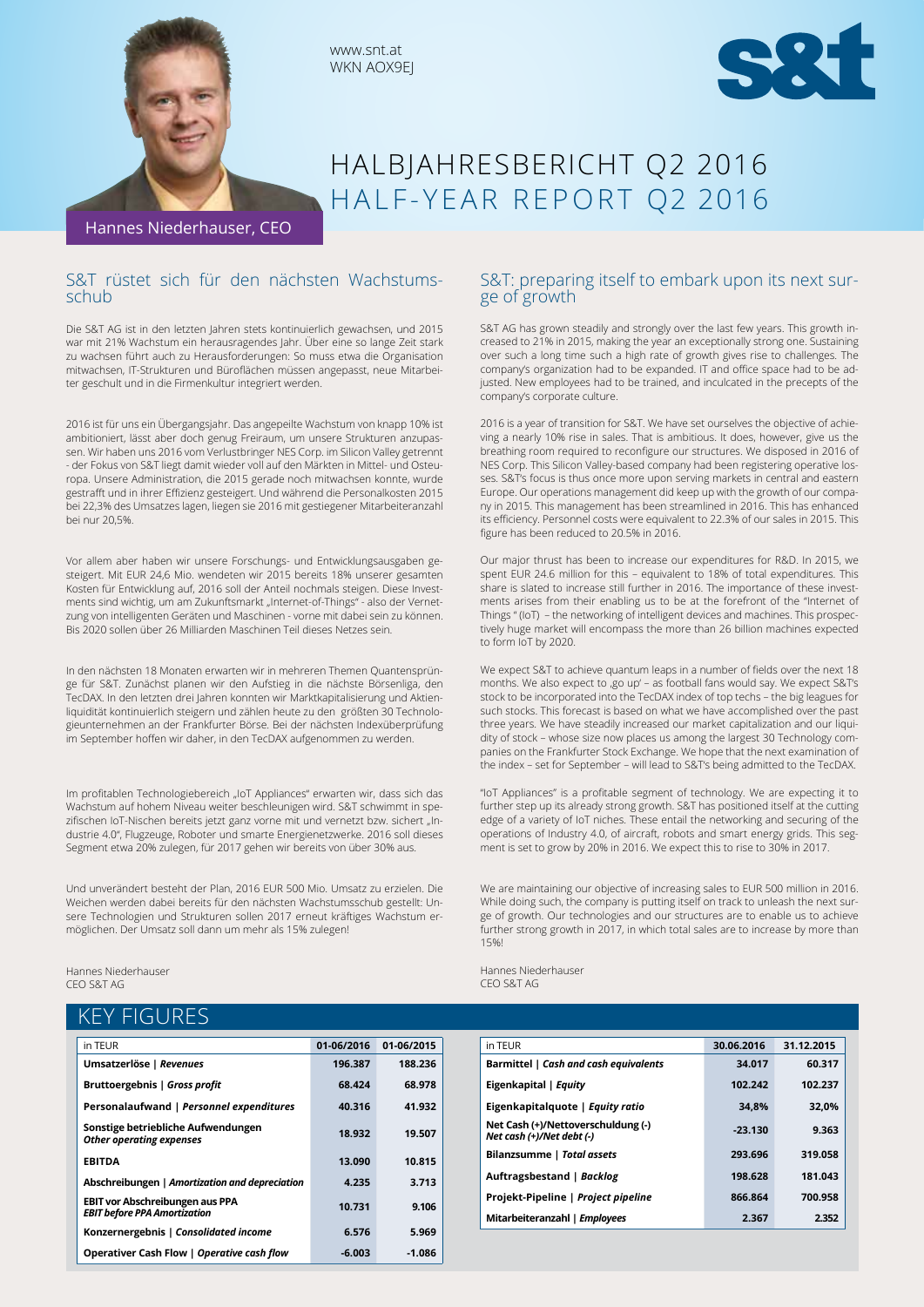#### S&T AG setzt überproportionales Gewinnwachstum fort - Finanzierungskosten optimiert

Die S&T AG konnte gegenüber dem Vergleichszeitraum 2015 in den wesentlichen Ertrags-, Vermögens- und Liquiditätskennziffern neuerlich Verbesserungen erzielen: Im ersten Halbjahr des Geschäftsjahres 2016 erhöhte sich das Konzernergebnis bei leicht steigenden Umsätzen abermals. Dies ist insbesondere auf das Gewinnwachstum des Segments "Appliances Smart Energy" zurückzuführen.

Der Umsatz erhöhte sich im zweiten Quartal 2016 auf EUR 100,0 Mio. gegenüber EUR 95,4 Mio. in der Vergleichsperiode und stieg somit um rund 5 Prozent. Für das erste Halbjahr 2016 bedeutet dies einen Anstieg von EUR 188,2 Mio. auf EUR 196,4 Mio.

Das Bruttoergebnis des zweiten Quartals blieb mit EUR 35,6 Mio. gegenüber EUR 35,5 Mio. im zweiten Quartal des Jahres 2015 konstant hoch, gleiches gilt für das Bruttoergebnis der ersten sechs Monate des Geschäftsjahres 2016 (H1 2016: EUR 68,4 Mio. | H1 2015: EUR 68,9 Mio.) Die leicht geringere Bruttomarge von 35,6% im zweiten Quartal des laufenden Geschäftsjahres (Vj.: 37,2%) ist einem geänderten Produktmix geschuldet. Gleiches gilt auch für die Entwicklung der Bruttomarge für das erste Halbjahr (H1 2016: 34,8% | H1 2015: 36,6%). Positiv hervorzuheben ist die geringe, aber stetige Verbesserung der Bruttomarge im Segment Services DACH, die nunmehr bei 22,5% (H1 2015: 22,2%) lag.

Die operativen Kosten sanken im zweiten Quartal 2016 auf EUR 32,8 Mio. (Vj.: EUR 33,7 Mio.), was neben Kostensenkungen im Segment "Services DACH" insbesondere auf die Veränderungen im Konsolidierungskreis der S&T-Gruppe zurückzuführen ist. Insgesamt betrugen die operativen Kosten im ersten Halbjahr 2016 EUR 63,5 Mio. (Vj.: EUR 65,2 Mio.). Somit konnte im zweiten Quartal 2016 ein EBIT-DA von EUR 6,8 Mio. nach EUR 5,0 Mio. im Vorjahr erzielt werden. Gesamt konnte im ersten Halbjahr 2016 ein EBITDA von EUR 13,1 Mio. nach EUR 10,8 Mio. im Vorjahr erreicht werden. Dies entspricht einer Steigerung von 36,1% gegenüber dem zweiten Quartal 2015 bzw. 21% gegenüber dem ersten Halbjahr 2015.

Das Konzernergebnis des zweiten Quartals 2016 betrug EUR 3,4 Mio. nach EUR 3,3 Mio. im Vergleichszeitraum 2015. Für das erste Halbjahr 2016 konnte das Konzernergebnis um mehr als 10 % von EUR 6,0 Mio. auf EUR 6,6 Mio. gesteigert werden. Hierbei ist anzumerken, dass auf Grund von Bilanzierungsvorschriften Dividenden an Minderheitsgesellschafter im Ausmaß von EUR 0,4 Mio. im Finanzaufwand zu erfassen waren. Der Gewinn je Aktie (unverwässert) blieb damit in der abgelaufenen Sechsmonatsperiode unverändert bei 13 Cent.

Der Personalstand lag bei 2.367 Mitarbeitern gegenüber 2.265 Mitarbeitern zum 30. Juni 2015.

### S&T AG sets forth its strong rise in profitability – while optimizing costs of financing

In comparison to the period of comparison in 2015, S&T AG was able to once more improve its key earnings, assets and liquidity indicators. Repeating previous periods' performances, consolidated income rose in the first six months of 2016. Sales also staged a slight increase. The former was especially due to the rises in earnings turned in by the Appliances Smart Energy segments.

Sales increased by 5% on a y-on-y basis in the second quarter of 2016 to EUR 100.0 million, up from the previous year's EUR 95.4 million. This yielded a y-on-y increase from EUR 188.2 million for the first six months of 2015 to EUR 196.4 million for the first six months of 2016.

At EUR 35.6 million, gross earnings for the second quarter remained at the high level of the second quarter of 2015's EUR 35.5 million. The same applies to the gross earnings for the first six months of financial year 2016. They came to EUR 68.4 million. The figure for the first half of 2015: EUR 68.9 million. The slight decline in gross margins to 35.6% in the second quarter of the current financial year (PY: 37.2%) is attributable to the alteration in the mix of products. The same holds true for the development of the gross margin achieved for the first half of 2016 of 34.8% (first half of 2015: 36.6%). To be noted positively is the slow but steady rise in the gross margins achieved by the "Services DACH" segment. This figure came to 22.5% (first half of 2015: 22.2%).

Operative costs fell in the second half of 2016 to EUR 32.8 million (PY: EUR 33.7 million). This is attributable to the reductions in expenditures realized in the "Services DACH" segment and, especially, to changes in the companies consolidated in the S&T Group. All told, operative costs came in the first half of 2016 to EUR 63.5 million (PY: EUR 65.2 million). This enabled the realization in the second quarter of 2016 of an EBITDA of EUR 6.8 million, up strongly from the previous year's EUR 5.0 million. The EBITDA for the first half of 2016 amounted to EUR 13.1 million (first half of 2015: EUR 10.8 million). This translates into an increase of 36.1% over the second quarter of 2015 and of 21% over the first half of 2015.

Consolidated income came to EUR 3.4 million in the second quarter of 2016 (second quarter of 2015: EUR 3.3 million). The consolidated income for the first half of the financial year rose by more than 10%, going from 2015's EUR 6.0 million to 2016's EUR 6.6 million. To be noted in this regard is that rules of accounting require dividends paid to minority interests and amounting to EUR 0.4 million to be recognized as financial expenditure. During the first six months of 2016, earnings per share (undiluted) remained unchanged at 13 cents.

As of June 30, 2016, 2,367 persons were employed at S&T – as opposed to 2,265 persons as of June 30, 2015.

| Zur Entwicklung der einzelnen Segmente: |  |  |
|-----------------------------------------|--|--|
|                                         |  |  |

The segments developed as follows:

|         |         |                      |         |                    | Appl. Smart Energy |                                                |                                            |
|---------|---------|----------------------|---------|--------------------|--------------------|------------------------------------------------|--------------------------------------------|
| H1 2016 | H1 2015 | H1 2016              | H1 2015 | H1 2016            | H1 2015            | H1 2016                                        | H1 2015                                    |
| 36,2    | 35,8    | 101.3                | 97,8    | 39,5               | 34,3               | 19,4                                           | 20,4                                       |
| 8,1     | 7,9     | 33,1                 | 32,7    | 21,2               | 20,1               | 6,0                                            | 8,3                                        |
| 0,1     | 0,4     | 1,6                  | 1,8     | 3,6                | 5,0                | 1,3                                            | $-1,2$                                     |
|         |         |                      |         |                    |                    |                                                |                                            |
|         |         |                      |         |                    |                    | Appl. Smart Energy                             |                                            |
| 02 2016 | 02 2015 | 02 2016              | Q2 2015 | 02 2016            | Q2 2015            | 02 2016                                        | Q2 2015                                    |
| 17.1    | 16.0    | 50.3                 | 52.3    | 23.2               | 16.7               | 9,4                                            | 10,4                                       |
| 3.5     | 3,3     | 17.5                 | 17.1    | 11.7               | 10.1               | 2,9                                            | 4,8                                        |
|         |         |                      |         |                    |                    |                                                |                                            |
|         | 0,2     |                      |         |                    | 2,1                |                                                | $-0,3$                                     |
|         |         | <b>Services DACH</b> |         | <b>Services EE</b> |                    | <b>Appl. Security</b><br><b>Appl. Security</b> | <b>Services EE</b><br><b>Services DACH</b> |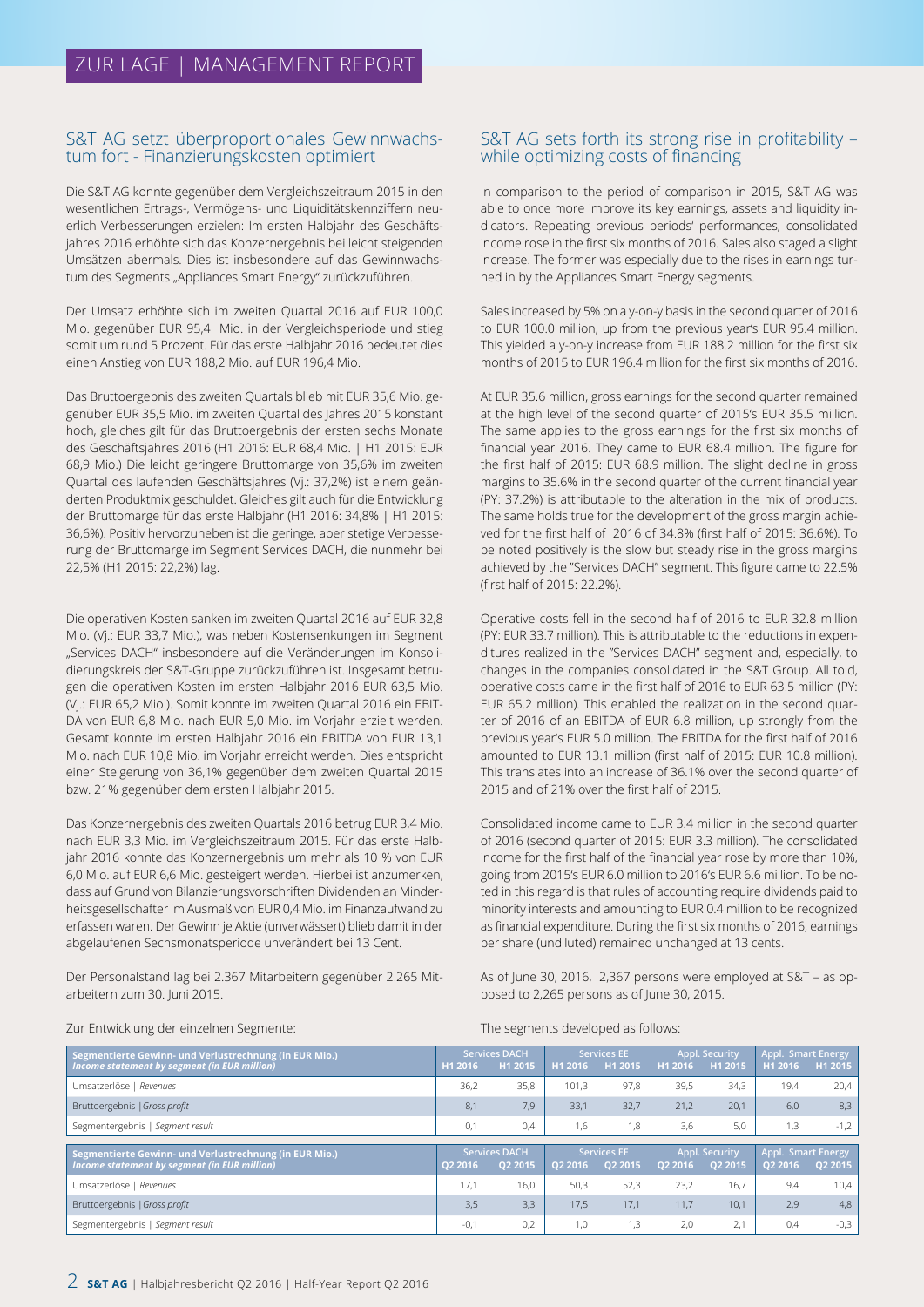Die bestehende Strategie, sich aus einzelnen Produktkategorien schrittweise zurückzuziehen, den Serviceanteil zu erhöhen und die Technologiesegmente weiter auszubauen, wurde auch 2016 weiter konsequent umgesetzt:

- Die Umsätze im Segment "Services DACH" blieben mit EUR 36,2 Mio. im ersten Halbjahr 2016 auf annähernd gleichem Niveau wie im ersten Halbjahr 2015 (EUR 35,8 Mio.). Gleiches gilt für die Umsätze im zweiten Quartal (2. Quartal 2016: EUR 17,1 Mio. | 2. Quartal 2015: EUR 16 Mio.). Dank der kontinuierlichen Umsetzung des Rückzugs aus dem Produktgeschäft und des Gewinnes neuer Dienstleistungskunden konnte im ersten Halbjahr 2016 im Segment "Services DACH" ein EBITDA (inkl. nicht ausschließlich anderen Segmenten zuordenbarer Aufwände und Erträge) von EUR 2,1 Mio. (Vj.: EUR 1,3 Mio.) erzielt werden. Auf das zweite Quartal ent fielen hiervon EUR 1,0 Mio. (Vj.: EUR 0,2 Mio.).
- Die Umsätze im Segment "Services EE" konnten im ersten Halbjahr 2016 gegenüber dem Vergleichszeitraum 2015 abermals um 3,6% gesteigert werden. Der Umsatz wuchs um ca. EUR 3,5 Mio. auf EUR 101,3 Mio. (Vj.: EUR 97,8 Mio.), davon entfielen EUR 50,3 Mio. (Vj.: EUR 52,3 Mio.) auf das zweite Quartal. Das EBITDA betrug im ersten Halbjahr 2016 EUR 3,5 Mio. (Vj.: EUR 3,6 Mio.), wovon EUR 2,1 Mio. auf das zweite Quartal 2016 (Vj.: EUR 2,3 Mio.) entfielen.
- Auch im ersten Halbjahr 2016 setzte sich das Wachstum des Segmentes "Appliances Security" ungebrochen fort: Der Umsatz stieg um mehr als 15% auf EUR 39,5 Mio. (Vj.: EUR 34,3 Mio.). Das EBITDA reduzierte sich jedoch von EUR 6,5 Mio. im ersten Halbjahr 2015 auf EUR 5,4 Mio. Im zweiten Quartal 2016 erhöhte sich der Umsatz auf EUR 23,2 Mio. (Vj.: EUR 16,7 Mio.), das EBITDA des Segmentes belief sich auf EUR 3,0 Mio. nach EUR 2,9 Mio. in der Vorjahresperiode.
- Im Segment "Appliances Smart Energy" konnten im ersten Halbjahr 2016 Umsätze in der Höhe von 19,4 Mio. EUR (Vj. 20,4 Mio. EUR) erwirtschaftet werden. Dies ist insbesondere der Anfang 2016 umgesetzten Fokussierung der Smart-Grid-Aktivitäten auf die Kernmärkte der S&T-Gruppe in der DACH-Region bzw. in Osteuropa und dem damit verbundenen Wegfall der Umsätze in den USA und der Region Middle East and Africa geschuldet. Im zweiten Quartal 2016 reduzierten sich die Umsätze innerhalb dieses Segmentes dadurch von EUR 10,4 Mio. auf EUR 9,4 Mio. Die Richtigkeit dieser strategischen Fokussierung zeigt sich insbesondere bei der Entwicklung des EBITDA des Segmentes "Appliances Smart Energy": Dieses konnte von minus EUR 0,5 Mio. im ersten Halbjahr 2015 auf plus EUR 2,1 Mio. im ersten Halbjahr 2016 gedreht werden. Davon entfielen EUR 0,7 Mio. auf das zweite Quartal 2016 (Vj.: minus EUR 0,3 Mio.).

### Solide Finanzlage

Die Vermögens- und Liquiditätslage der Gesellschaft entwickelt sich weiterhin sehr zufriedenstellend. Der Rückgang der liquiden Mittel auf EUR 34,0 Mio. gegenüber EUR 39,5 Mio. zum 31. März 2016 bzw. EUR 60,3 Mio. zum 31. Dezember 2015 ist im Wesentlichen auf saisonale Effekte, Kaufpreiszahlungen für erworbene Geschäftsanteile und auf die im Juni 2016 ausgeschüttete Dividende zurückzuführen. Zur Optimierung der Finanzierungskosten der S&T-Gruppe wurde im Juni 2016 eine neuer Kreditvertrag mit einem Volumen von EUR 30 Mio. abgeschlossen, der die vorzeitige Tilgung verschiedener Kredite im Ausmaß von rund EUR 9 Mio. ermöglichte. Damit konnten

S&T's strategy has three thrusts: to withdraw from individual categories of products on a step-by-step basis, to increase the share accounted for by services, and to further develop its technology segments. This strategy was purposefully pursued in 2016.

- The sales recorded by the "Services DACH" segment during the first half of 2016 came to EUR 36.2 million. They were thus basically the same as of those of the first half of 2015 (EUR 35.8 million). The same applies to the sales registered during the second quarter of 2016: EUR 17.1 million (second quarter of 2015: EUR 16 million). The setting forth of the withdrawal from the products business and the securing of new clients for the segment's services enabled the "Services DACH" segment to realize in the first half of 2016 an EBITDA (comprised in this are the expenditures and earnings not exclusively assignable to other segments) of EUR 2.1 million (PY: EUR 1.3 million). Of that, EUR 1.0 million was attributable to the second quarter (PY: EUR 0.2 million).
- The sales registered by the "Services EE" segment staged a further y-on-y rise of 3.6% in the first half of 2016. Sales increased by some EUR 3.5 million to EUR 101.3 million (PY: EUR 97.8 million). Of that, EUR 50.3 million (PY: EUR 52.3 million) was attributable to the second quarter. The EBITDA came in the first half of 2016 to EUR 3.5 million (PY: EUR 3.6 million), of which EUR 2.1 million ensued in the second quarter of 2016 (PY: EUR 2.3 million).
- The first half of 2016 saw a setting forth of the growth of the "Appliances Security" segment. Its sales grew by more than 15% to EUR 39.5 million (PY: EUR 34.3 million). Its EBITDA fell, however, from EUR 6.5 million in the first half of 2015 to EUR 5.4 million. In the second quarter of 2016, sales rose to EUR 23.2 million (PY: EUR 16.7 million). The segment's EBITDA came to EUR 3.0 million – as opposed to EUR 2.9 million in the same period in the previous year.
- The "Appliances Smart Energy" segment achieved during the first six months of 2016 sales coming to EUR 19.4 million EUR (PY: EUR 20.4 million). This is particularly attributable to the focussing implemented at the beginning of 2016 of the Group's smart grid activities upon S&T's core markets of Germany, Austria, Switzerland and Eastern Europe. Entailed in this was the ceasing of sales ensuing from the USA, the Middle East and Africa. As a consequence of this, the sales realized within this segment in the second quarter of 2016 declined from EUR 10.4 million to EUR 9.4 million. The appropriateness of this strategy is especially to be seen in the development of the EBITDA recorded by the "Appliances Smart Energy" segment, which went from minus EUR 0.5 million in the first six months of 2015 to plus EUR 2.1 million in the first half of 2016. Of that, EUR 0.7 million was earned in the second quarter of 2016 (PY: minus EUR 0.3 million).

## Solid finances

S&T's assets and liquidity continued to develop very satisfactorily. The decline of liquid funds to EUR 34.0 million – as opposed to EUR 39.5 million as of 31.3.2016 and EUR 60.3 million as of 31.12.2015 - is primarily due to seasonal effects, payments made to purchase stakes in companies, and the dividend paid out in June 2016. To optimize the costs of financing borne by the S&T Group, it concluded a contract in June 2016 for a loan amounting to EUR 30 million. This enabled an ahead-of-schedule refinancing of a variety of loans totaling some EUR 9 million. This permitted the immediate reduction of the interest costs accruing from these loans. Thanks to the new loan,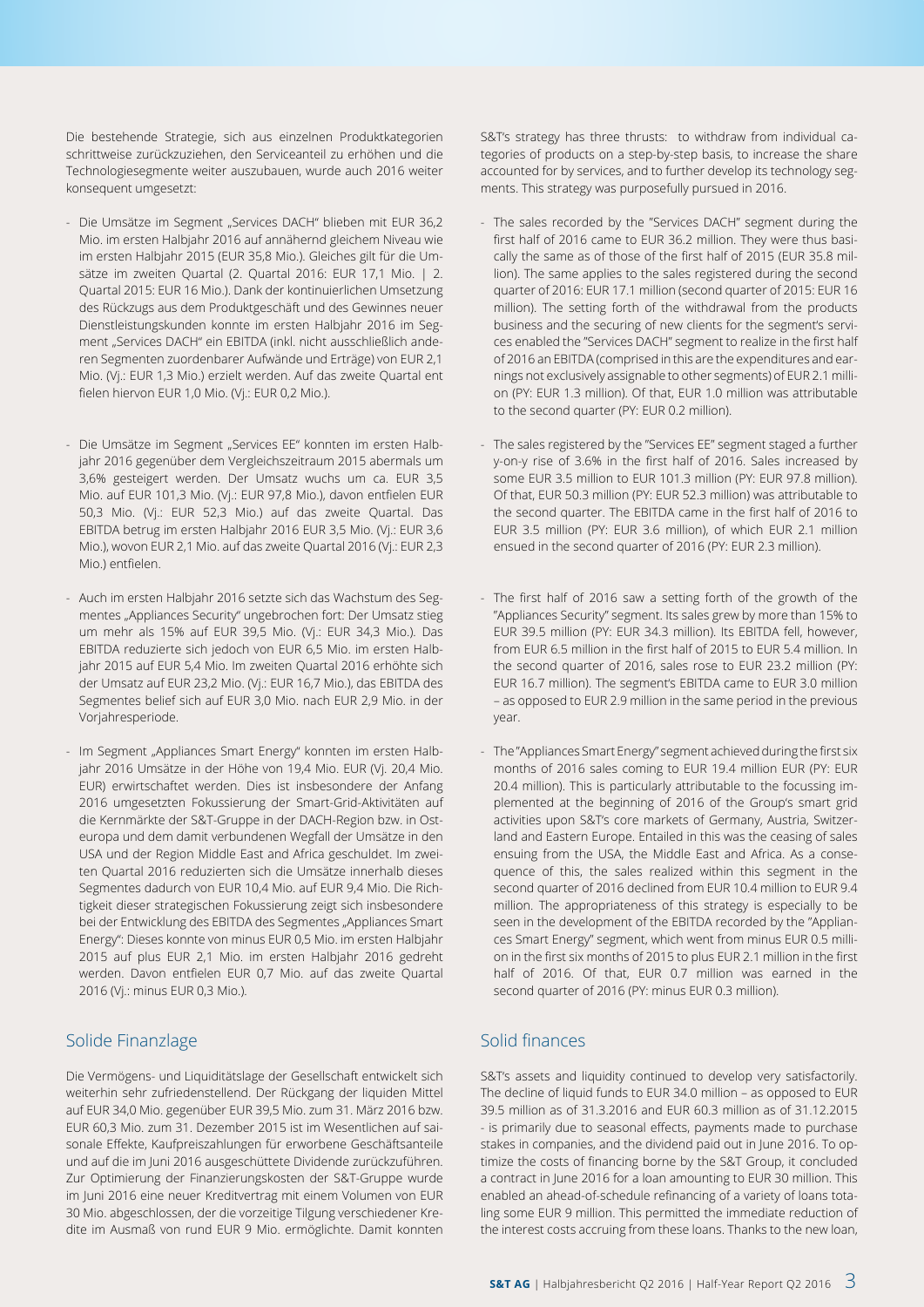die Zinskosten für diese Kredite mit sofortiger Wirkung signifikant gesenkt werden. Darüber hinaus stehen der Gesellschaft durch den neuen Kredit Finanzierungslinien offen, um das weitere Wachstum der S&T-Gruppe zu finanzieren.

Das Eigenkapital blieb trotz der Ausschüttung einer erhöhten Dividende von 8 Cent pro Aktie im Juni 2016 aufgrund der Gewinne des ersten Halbjahres mit EUR 102,2 Mio. zum 30. Juni 2016 (31. Dezember 2015: EUR 102,2 Mio.) unverändert hoch. Auf Grund der saisonal kürzeren Bilanzsumme erhöhte sich die Eigenkapitalquote per 30. Juni 2016 auf 34,8% (31. Dezember 2015: 32%). Der operative Cashflow des zweiten Quartals 2016 betrug EUR 2,8 Mio. (Vj.: EUR 16,0 Mio.). Im ersten Halbjahr resultiert dies in einem operativen Cashflow von EUR -6,0 Mio. (Vj.: EUR -1,1 Mio.).

### Chancen und Risiken

Die Positionierung der S&T-Gruppe als Systemhaus mit Fokus auf die Entwicklung eigener Technologien und Präsenz in den Märkten DACH (Deutschland, Österreich, Schweiz), Osteuropa und Russland ist unverändert aufrecht. Daher bleibt die bisherige Zielsetzung und Strategie der S&T AG profitables Wachstum!

Das strategische Ziel des Managements, die S&T AG weiter zu einem innovativen Technologieunternehmen bzw. Lösungsanbieter mit einem zunehmenden Anteil an Eigenentwicklungen zu wandeln und aufgrund dadurch steigender Wertschöpfung hohe Bruttomargen zu erzielen, wird auch 2016 vehement weitergeführt werden. Einerseits führt das S&T-Management die Restrukturierung des Segments "Services DACH" fort, um dem kontinuierlichen Margenverfall des Hardwaregeschäftes entgegenzuwirken und die Risiken für die S&T-Gruppe aus diesem Geschäftssegment zu reduzieren. Andererseits soll der Serviceanteil organisch wie auch anorganisch weiter ausgebaut werden. Kleinere Akquisitionen wie zuletzt die Amanox Solutions AG in der Schweiz oder die Übernahme der Assets der Herman Buchner GmbH & Co. KG sollen diesen Kurs unterstützen und beschleunigen.

Das Segment "Appliances Smart Energy" weist aufgrund der gesetzlichen Vorgaben und Förderungen der EU und der mittlerweile erfolgten Umsetzung in nationales Recht in zahlreichen Mitgliedsstaaten der EU in den nächsten Jahren ein großes Wachstumspotential auf. In diesem Bereich wird sich die S&T-Gruppe zunehmend auf die Entwicklung von Smart-Grid-Applikationen fokussieren, um Margen und Profitabilität auch langfristig abzusichern. Ähnliches gilt für das Segment "Appliances Security", das aufgrund der starken Wachstumsraten im Bereich des Internet-of-Things und der damit verbundenen Sicherheitsanforderungen sowie der zunehmenden Verschränkung mit dem Bereich "Smart Energy" großes Wachstumspotential bietet. In beiden Segmenten bestehen allfällige Risiken im Bereich der Produktentwicklung sowie der Marktakzeptanz neuer Produkte.

Die volkswirtschaftlichen Rahmenbedingungen für die Absatzmärkte der S&T- Gruppe zeigen ein differenziertes Bild: Während in der DACH-Region und im nördlichen Osteuropa nach aktuellen Studien ein weiterer Anstieg der Wirtschaftsleistung auf durchschnittlich 3% zu erwarten ist, entwickelt sich die Wirtschaft im südlichen Osteuropa langsamer, aber doch besser als in den Vorjahren. In Russland ist aufgrund der wirtschaftlichen und politischen Unsicherheit nach wie vor mit einem negativen Wachstum zu rechnen, letzte Studien der EU sagen erst eine Rückkehr zum Wachstum im Jahr 2017 voraus, was angesichts der aktuellen Ölpreisentwicklung mit hoher Unsicherheit behaftet ist.

the company can also avail itself of lines of financing. These will help fund the S&T Group's further growth.

The increased dividend of eight cents per share paid out in June 2016 notwithstanding, the company's equity remained high. Thanks to the earnings achieved during the fast six months of 2016, equity came to EUR 102.2 million as of 30.6.2016 (31.12.2015: EUR 102.2 million). The timing-caused reduction of the balance sheet sum caused the equity rate as of 30.6.2016 to amount to 34.8% (31.12.2015: 32%). The operative cashflow of the second quarter of 2016 came to EUR 2.8 million (PY: EUR 16.0 million). This caused the first six months of 2016 to register an operative cash flow of EUR -6.0 million (PY: EUR -1.1 million).

## Opportunities and risks

The S&T Group offers IT systems featuring proprietary technologies and sold in Germany, Austria, Switzerland, Eastern Europe and Russia. The Group is maintaining this positioning – and its objective and strategy of achieving profitable growth!

The strategic objective of S&T's management is to pursue its transformation into a company supplying innovative technologies and solutions displaying an ever-increasing share of proprietary developments. This strategy is yielding the rising amounts of value added – and high margins. This strategy is being purposely set forth in 2016. To this end, S&T's management proceeded upon the restructuring of the "Services DACH" segment. This has enabled it to offset the ongoing decline in the margins achieved by the hardware business, and to reduce the risks arising to the S&T Group from this segment of business. A further thrust is inducing the share – by both organic and inorganic growth – accounted for by services in this segment. This rise is being facilitated and expedited by such small-scale acquisitions as the recent ones of the Switzerland-based Amanox Solutions AG and of the assets of Herman Buchner GmbH & Co. KG.

The "Appliances Smart Energy" segment, by way of contrast, has a great potential for further growth over the next few years. This is being impelled by the legal regulations and by the support enacted and forthcoming from the EU and implemented into national-level laws by a large number of EU member countries. The S&T Group will focus its operations in this area on the development of smart grid applications, so as to secure margins and profitability on a long-term basis. The same applies to the "Appliances Security" segment, whose great potential for growth stems from the high rates of expansion being achieved by the Internet of Things (IoT) and by the related standards of security being imposed, and from the area's increasing intermeshing with the "Smart Energy" area. The risks that might rise in both segments ensue from the development of products and of the market's acceptance of such new offerings.

The economies forming the markets in which the S&T Group operates are developing divergently. An average rise of 3% is expected for the GDPs of Germany, Austria, Switzerland and the northern part of Eastern Europe. A lower pace of growth is expected for the southern part – a pace that is, however, better than those of previous years. Economic and political uncertainties are still being experienced by Russia, whose economy continues to shrink. The latest studies issued by the EU do not expect the Russian economy to return to growth prior to 2017. The current price of oil makes the fulfillment of such a forecast highly uncertain.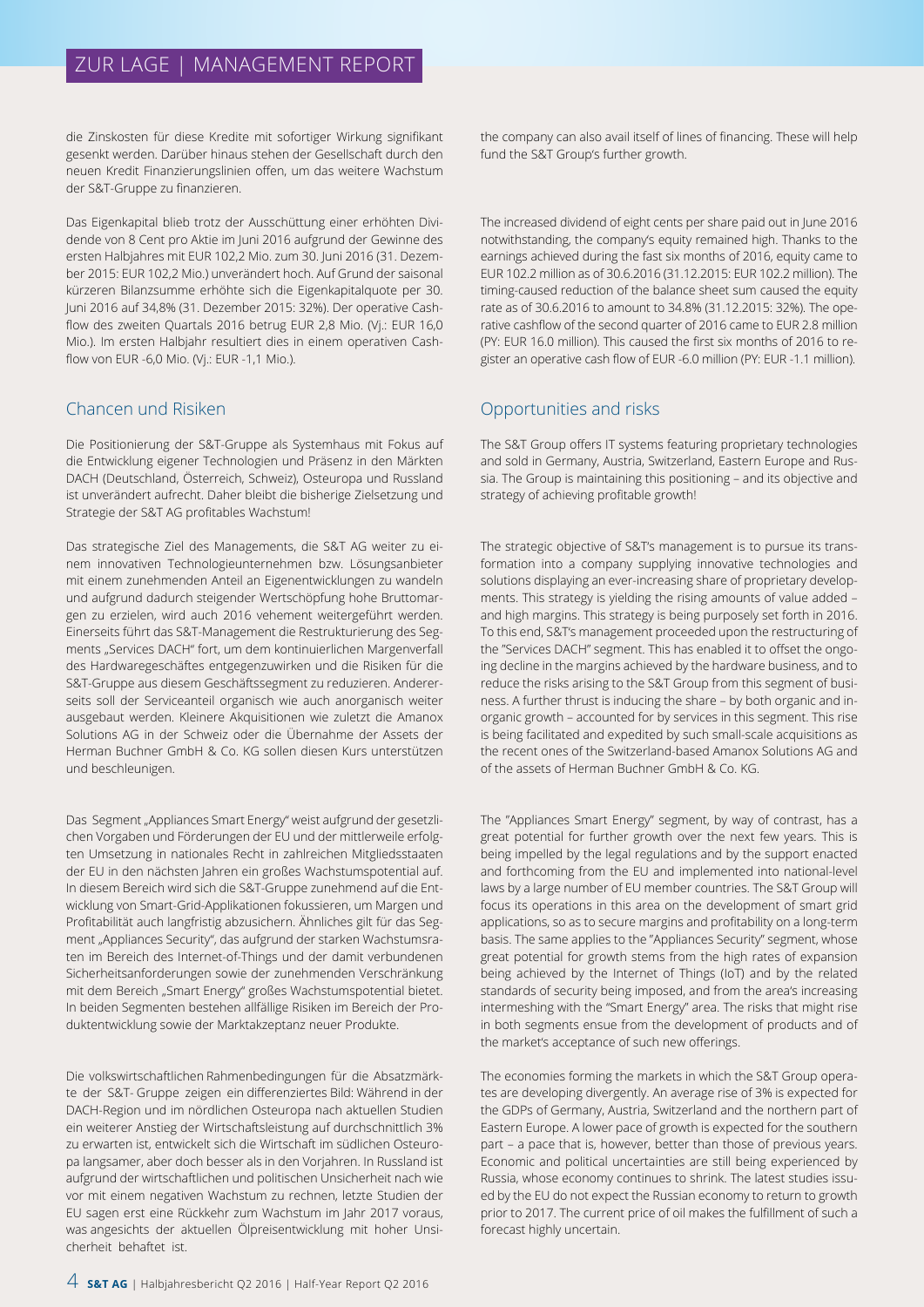| Konzern-Gewinn- und Verlustrechnung   Consolidated income statement                                                                                          | 01-06/2016<br><b>TEUR</b> | 01-06/2015<br><b>TEUR</b> | 04-06/2016<br><b>TEUR</b> | 04-06/2015<br><b>TEUR</b> |
|--------------------------------------------------------------------------------------------------------------------------------------------------------------|---------------------------|---------------------------|---------------------------|---------------------------|
| Umsatzerlöse   Revenues                                                                                                                                      | 196.387                   | 188.236                   | 100.013                   | 95.400                    |
| Aktivierte Entwicklungskosten   Capitalized development costs                                                                                                | 906                       | 1.010                     | 482                       | 487                       |
| Sonstige betriebliche Erträge   Other income                                                                                                                 | 3.008                     | 2.266                     | 1.292                     | 858                       |
| Aufwendungen für Material und sonstige bezogene Leistungen   Expenditures for materials and other services purchased                                         | $-127.963$                | $-119.258$                | $-64.411$                 | $-59.950$                 |
| Personalaufwand   Personnel expenditure                                                                                                                      | $-40.316$                 | $-41.932$                 | $-21.073$                 | $-21.827$                 |
| Abschreibungen   Depreciation and Amortization                                                                                                               | $-4.235$                  | $-3.713$                  | $-2.188$                  | $-1.924$                  |
| Sonstige betriebliche Aufwendungen   Other operating expenditures                                                                                            | $-18.932$                 | $-19.507$                 | $-9.494$                  | $-9.966$                  |
| Ergebnis aus der betrieblichen Tätigkeit   Results from business operations                                                                                  | 8.855                     | 7.102                     | 4.621                     | 3.078                     |
| Finanzerträge   Finance income                                                                                                                               | 155                       | 187                       | 73                        | 85                        |
| Finanzaufwendungen   Finance expenditures                                                                                                                    | $-1.970$                  | $-1.443$                  | $-1.197$                  | $-747$                    |
| Finanzergebnis   Financial result                                                                                                                            | $-1.815$                  | $-1.256$                  | $-1.124$                  | $-662$                    |
| Anteil am Ergebnis assoziierter Unternehmen   Result from associated companies                                                                               | $\overline{0}$            | 463                       | $\mathbf 0$               | 952                       |
| Ergebnis vor Ertragssteuern   Earnings before taxes                                                                                                          | 7.040                     | 6.309                     | 3.497                     | 3.368                     |
| Ertragsteuern   Income taxes                                                                                                                                 | $-464$                    | $-340$                    | $-147$                    | $-79$                     |
| Konzernergebnis   Consolidated income                                                                                                                        | 6.576                     | 5.969                     | 3.350                     | 3.289                     |
| Periodenergebnis zurechenbar den Anteilsinhabern ohne beherrschenden Einfluss<br>Results from the period attributable to owners of non-controlling interests | 789                       | 544                       | 213                       | 417                       |
| Periodenergebnis zurechenbar den Anteilsinhabern der Muttergesellschaft<br>Results from the period attributable to owners of interests in parent company     | 5.787                     | 5.425                     | 3.137                     | 2.872                     |
| Ergebnis je Aktie (unverwässert)   Earnings per share (undiluted)                                                                                            | 0,13                      | 0,13                      | 0,07                      | 0,07                      |
| Ergebnis je Aktie (verwässert)   Earnings per share (diluted)                                                                                                | 0,13                      | 0,12                      | 0,07                      | 0,07                      |
| Durchschnittlich im Umlauf befindliche Aktien in Tausend (unverwässert)<br>Average number of shares in circulation thousands of shares (undiluted)           | 43.855                    | 43.271                    | 43.874                    | 43.271                    |
| Durchschnittlich im Umlauf befindliche Aktien in Tausend (verwässert)<br>Average number of shares in circulation thousands of shares (diluted)               | 45.047                    | 43.691                    | 45.220                    | 43.691                    |
| Anzahl Aktien zum Stichtag in Tausend   Number of shares as of balance sheet date (in thousands)                                                             | 43.876                    | 43.271                    | 43.876                    | 43.271                    |

| Konzern-Gesamtperiodenerfolgsrechnung   Statement of other comprehensive income                                                                                                                | 01-06/2016<br><b>TEUR</b> | 01-06/2015<br><b>TEUR</b> | 04-06/2016<br><b>TEUR</b> | 04-06/2015<br><b>TEUR</b> |
|------------------------------------------------------------------------------------------------------------------------------------------------------------------------------------------------|---------------------------|---------------------------|---------------------------|---------------------------|
| Konzernergebnis   Consolidated income                                                                                                                                                          | 6.576                     | 5.969                     | 3.350                     | 3.289                     |
| Beträge, die nicht in die Gewinn- und Verlustrechnung umgegliedert werden<br>Items that will not be reclassified to profit or loss                                                             |                           |                           |                           |                           |
| Neubewertungen gemäß IAS 19   Remeasurement according to IAS 19<br>Gewinne(+)/Verluste(-) aus Neubewertung   Gains(+)/losses(-) from remeasurement                                             | $\Omega$                  | $\Omega$                  | $\Omega$                  | $\Omega$                  |
| Beträge, die ggf. in künftigen Perioden in die Gewinn- und Verlustrechnung umgegliedert werden<br>Items that may be subsequently reclassified to profit or loss                                |                           |                           |                           |                           |
| Unrealisierte Gewinne/Verluste aus der Währungsumrechnung   Unrealized gains/losses from currency translation                                                                                  | 373                       | 2.067                     | 58                        | $-200$                    |
| Unrealisierte Gewinne/Verluste aus der Zeitwertbewertung von Wertpapieren zur Veräußerung verfügbar<br>Unrealized gains/losses from measurement at fair value of available for sale securities | ∩                         | $\Omega$                  | 4                         | $\Omega$                  |
|                                                                                                                                                                                                | 373                       | 2.067                     | 62                        | $-200$                    |
| Sonstiges Ergebnis   Other comprehensive income                                                                                                                                                | 373                       | 2.067                     | 62                        | $-200$                    |
| Konzern-Gesamtperiodenerfolg   Total comprehensive income                                                                                                                                      | 6.949                     | 8.036                     | 3.412                     | 3.089                     |
| davon entfallen auf   of which attributable to                                                                                                                                                 |                           |                           |                           |                           |
| Anteilsinhaber ohne beherrschenden Einfluss   Owners of non-controlling interests                                                                                                              | 1.076                     | 1.159                     | 430                       | 358                       |
| Anteilsinhaber der Muttergesellschaft   Owners of interests in parent company                                                                                                                  | 5.873                     | 6.877                     | 2.982                     | 2.731                     |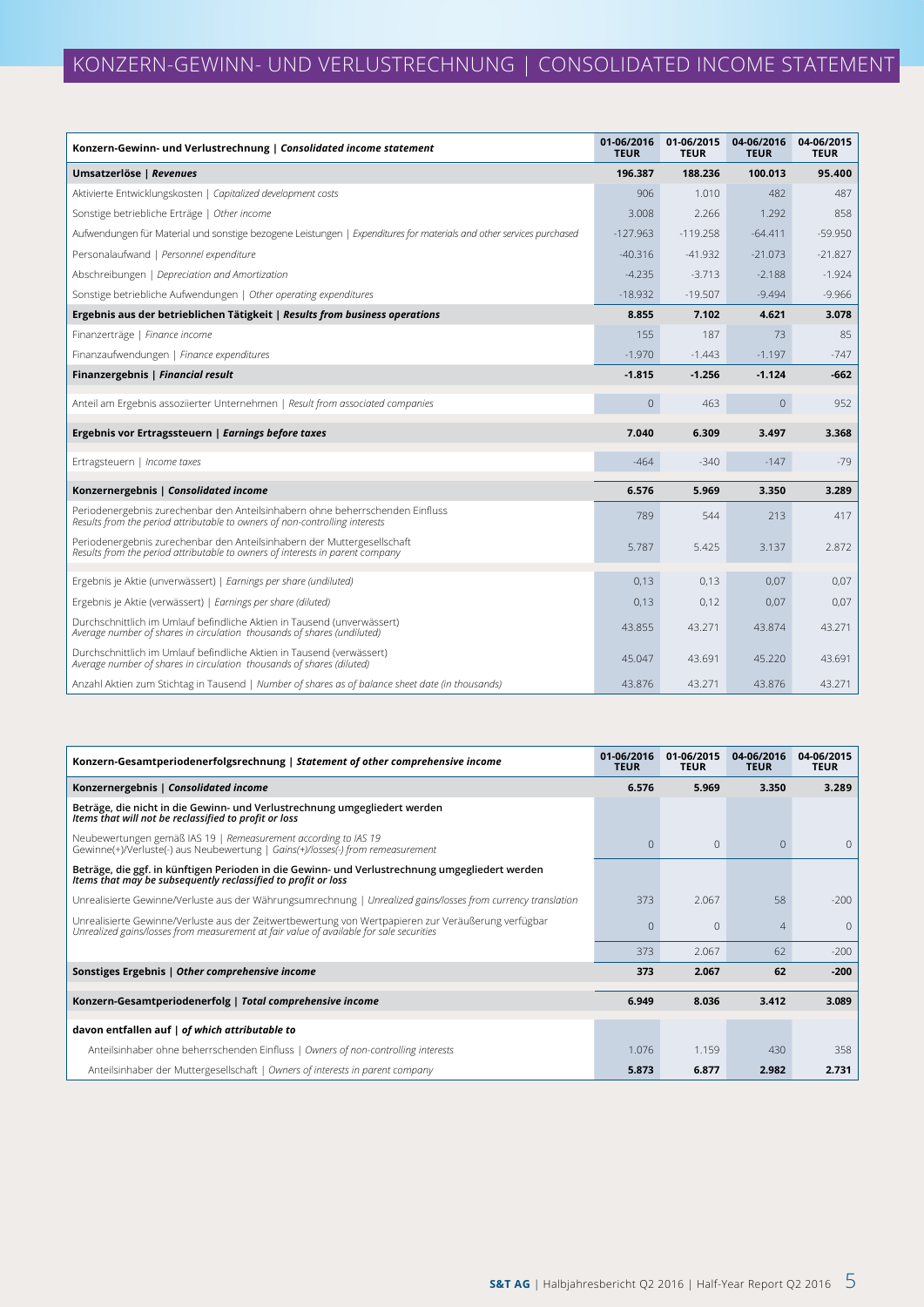| VERMÖGEN   Assets                                                      | 30.06.2016<br><b>TEUR</b> | 31.12.2015<br><b>TEUR</b> |
|------------------------------------------------------------------------|---------------------------|---------------------------|
| Langfristige Vermögenswerte   Non-current assets                       |                           |                           |
| Sachanlagen   Property, plant and equipment                            | 16.624                    | 15.154                    |
| Immaterielle Vermögenswerte   Intangible assets                        | 80.388                    | 72.773                    |
| Finanzielle Vermögenswerte   Financial assets                          | 4.451                     | 3.107                     |
| Latente Steuern   Deferred taxes                                       | 16.154                    | 15.902                    |
|                                                                        | 117.617                   | 106.936                   |
| Kurzfristige Vermögenswerte   Current assets                           |                           |                           |
| Vorräte   Inventories                                                  | 28.759                    | 28.717                    |
| Forderungen aus Lieferungen und Leistungen   Trade accounts receivable | 85,270                    | 86.432                    |
| Sonstige Forderungen und Vermögenswerte   Other receivables and assets | 28.033                    | 22.532                    |
| Liquide Mittel   Cash and cash equivalents                             | 34.017                    | 60.317                    |
| Zur Veräußerung gehaltene Vermögenswerte   Assets held for sale        | $\Omega$                  | 14.124                    |
|                                                                        | 176.079                   | 212.122                   |
| SUMME VERMÖGEN   Total assets                                          | 293.696                   | 319.058                   |

| EIGENKAPITAL UND SCHULDEN   Equity and liabilities                                                                                      | 30.06.2016<br><b>TEUR</b> | 31.12.2015<br><b>TEUR</b> |
|-----------------------------------------------------------------------------------------------------------------------------------------|---------------------------|---------------------------|
| Konzerneigenkapital   Equity                                                                                                            |                           |                           |
| Gezeichnetes Kapital   Subscribed capital                                                                                               | 43.876                    | 43.836                    |
| Kapitalrücklage   Capital reserves                                                                                                      | 3.712                     | 8.117                     |
| Angesammelte Ergebnisse   Accumulated results                                                                                           | 52.842                    | 50.961                    |
| Sonstige Eigenkapitalbestandteile   Other reserves                                                                                      | $-3.022$                  | $-3.108$                  |
| Auf die Anteilsinhaber der Muttergesellschaft entfallendes Eigenkapital<br>Equity attributable to owners of interests in parent company | 97.408                    | 99.806                    |
| Anteile ohne beherrschenden Einfluss   Non-controlling interests                                                                        | 4.834                     | 2.431                     |
|                                                                                                                                         | 102.242                   | 102.237                   |
| Langfristige Schulden   Non-current liabilities                                                                                         |                           |                           |
| Langfristige finanzielle Verbindlichkeiten   Non-current financial liabilities                                                          | 40.373                    | 28.091                    |
| Sonstige langfristige Verbindlichkeiten   Other non-current liabilities                                                                 | 21.805                    | 17.871                    |
| Latente Steuern   Deferred taxes                                                                                                        | 1.563                     | 1.442                     |
| Rückstellungen   Provisions                                                                                                             | 2.770                     | 2.499                     |
|                                                                                                                                         | 66.511                    | 49.903                    |
| Kurzfristige Schulden   Current liabilities                                                                                             |                           |                           |
| Kurzfristige finanzielle Verbindlichkeiten   Current financial liabilities                                                              | 16.774                    | 22.863                    |
| Verbindlichkeiten aus Lieferungen und Leistungen   Trade accounts payable                                                               | 53.962                    | 70.094                    |
| Rückstellungen   Provisions                                                                                                             | 4.285                     | 5.950                     |
| Sonstige kurzfristige Verbindlichkeiten   Other current liabilities                                                                     | 49.922                    | 60.086                    |
| Schulden in Verbindung mit zur Veräußerung gehaltenen Vermögenswerten<br>Liabilities directly associated with assets held for sale      | $\Omega$                  | 7.925                     |
|                                                                                                                                         | 124.943                   | 166.918                   |
| SUMME EIGENKAPITAL UND SCHULDEN   Total equity and liabilities                                                                          | 293.696                   | 319.058                   |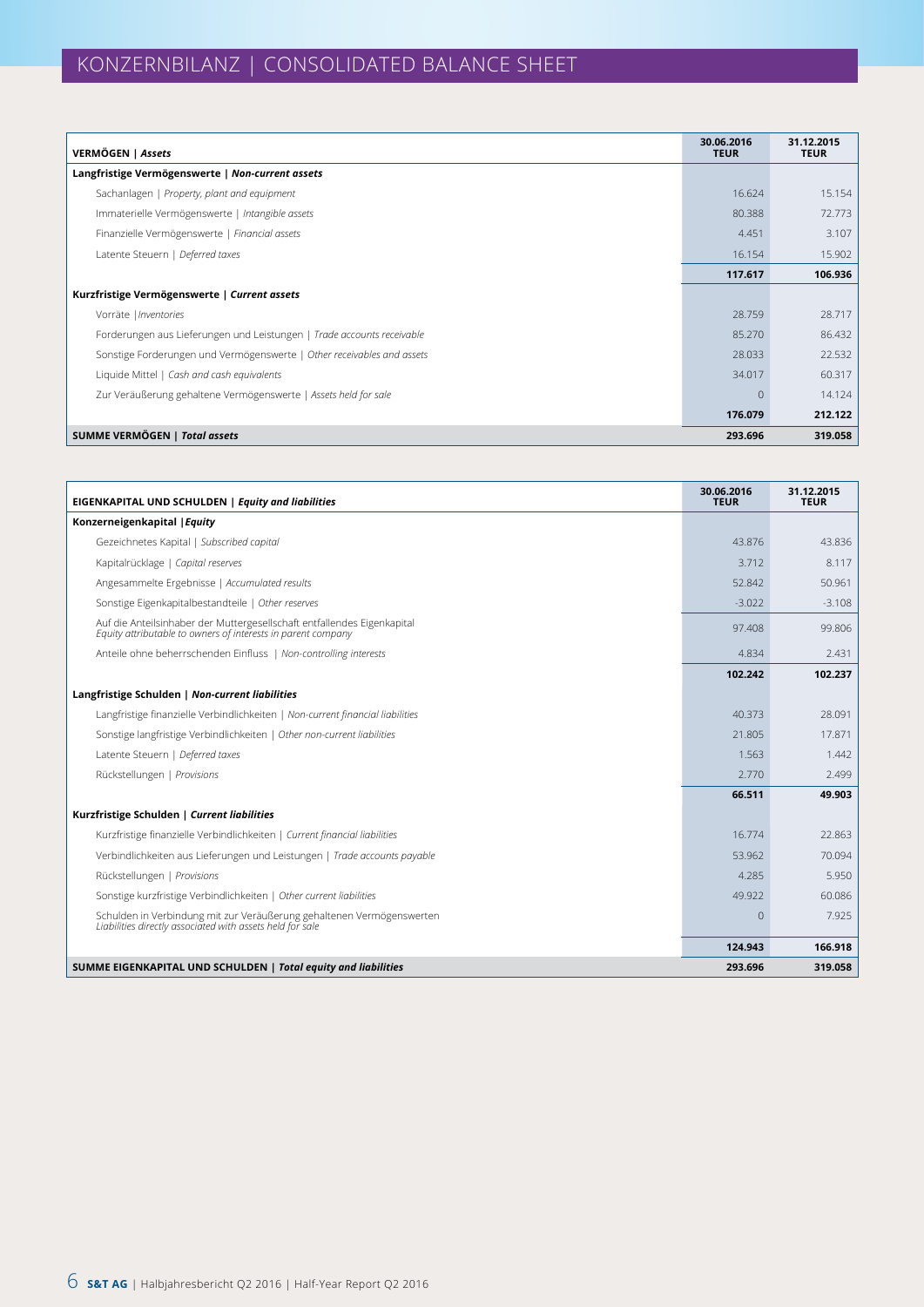# KONZERN-GELDFLUSSRECHNUNG | CONSOLIDATED CASH FLOW STATEMENT

|                                                                                                                                                                                                                                                               | 01-06/2016<br><b>TEUR</b> | 01-06/2015<br><b>TEUR</b> | 04-06/2016<br><b>TEUR</b> | 04-06/2015<br><b>TEUR</b> |
|---------------------------------------------------------------------------------------------------------------------------------------------------------------------------------------------------------------------------------------------------------------|---------------------------|---------------------------|---------------------------|---------------------------|
| Konzern-Cashflow aus betrieblicher Tätigkeit   Cash flows from operating activities                                                                                                                                                                           |                           |                           |                           |                           |
| Ergebnis vor Ertragssteuern   Earnings before taxes                                                                                                                                                                                                           | 7.040                     | 6.309                     | 3.497                     | 3.368                     |
| Abschreibungen   Depreciation and Amortization                                                                                                                                                                                                                | 4.235                     | 3.713                     | 2.188                     | 1.924                     |
| Zinsaufwendungen   Interest expenditures                                                                                                                                                                                                                      | 1.970                     | 1.443                     | 1.197                     | 747                       |
| Zinserträge und Erträge aus dem Abgang von Finanzanlagen<br>Interest and other income from the disposal of financial assets                                                                                                                                   | $-155$                    | $-187$                    | $-74$                     | $-85$                     |
| Anteil Ergebnis von assoziierten Unternehmen   Result from associated companies                                                                                                                                                                               | $\mathbf 0$               | $-463$                    | $\mathbf{0}$              | $-952$                    |
| Zunahme/Abnahme der Rückstellungen   Increase/decrease of provisions                                                                                                                                                                                          | 475                       | $-3.018$                  | 200                       | $-1.208$                  |
| Gewinne/Verluste aus dem Abgang von langfristigen nicht-finanziellen Vermögenswerten<br>Gains/losses from the disposal of non-current non-financial assets                                                                                                    | $-133$                    | $-99$                     | $-77$                     | $-14$                     |
| Veränderung von Vorräten   Changes in inventory                                                                                                                                                                                                               | 797                       | $-2.293$                  | 305                       | 114                       |
| Veränderung von Forderungen aus Lieferungen und Leistungen   Changes in trade accounts receivable                                                                                                                                                             | 1.923                     | 32.334                    | $-7.340$                  | 7.622                     |
| Veränderung von sonstigen Forderungen und Vermögenswerten   Changes in other receivables and assets                                                                                                                                                           | $-6.181$                  | $-3.750$                  | 102                       | $-624$                    |
| Veränderung von Verbindlichkeiten aus Lieferungen und Leistungen   Changes in trade accounts payable                                                                                                                                                          | $-7.310$                  | $-34.197$                 | 6.980                     | 2.776                     |
| Veränderung von sonstigen Verbindlichkeiten   Changes in other liabilities                                                                                                                                                                                    | $-4.801$                  | 1.154                     | $-2.901$                  | 2.436                     |
| Sonstige nicht zahlungswirksame Erträge und Aufwendungen   Other non-cash income and expenditures                                                                                                                                                             | $-1.458$                  | $-238$                    | $-596$                    | 503                       |
| Aus laufender Geschäftstätigkeit erwirtschaftete Zahlungsmittel   Cash and cash equivalents from operations                                                                                                                                                   | $-3.598$                  | 708                       | 3.481                     | 16.607                    |
| Gezahlte Ertragssteuern   Income taxes paid                                                                                                                                                                                                                   | $-2.405$                  | $-1.794$                  | $-707$                    | $-648$                    |
| Netto-Geldfluss aus der operativen Tätigkeit   Net cash flows from operating activities                                                                                                                                                                       | $-6.003$                  | $-1.086$                  | 2.774                     | 15.959                    |
| Konzern-Cashflow aus der Investitionstätigkeit   Cash flows from investing activities                                                                                                                                                                         |                           |                           |                           |                           |
| Erwerb von Ifr. nicht-finanziellen Vermögenswerten   Purchase of non-current non-financial assets                                                                                                                                                             | $-4.121$                  | $-4.008$                  | $-2.323$                  | $-2.190$                  |
| Erlöse aus dem Verkauf von nicht finanziellen Vermögenswerten   Proceeds from sale of non-financial assets                                                                                                                                                    | 927                       | 166                       | 131                       | $-45$                     |
| Ein-/Auszahlung für Finanzinstrumente   Disposal/purchase of financial instruments                                                                                                                                                                            | $-2.096$                  | 232                       | $-1.189$                  | 217                       |
| Ein-/Auszahlungen für den Erwerb von Tochterunternehmen abzüglich übernommener Zahlungsmittel und<br>zuzüglich übernommener Kontokorrentverbindlichkeiten<br>Payments to acquire subsidiaries less cash assumed and plus current account liabilities assumed  | $-8.570$                  | $-1.301$                  | $-6.629$                  | $-1.820$                  |
| Einzahlungen für den Verkauf von Tochterunternehmen abzüglich abgegangener Zahlungsmittel und zuzügllich<br>abgegangener Kontokorrentverbindlichkeiten<br>Proceeds from sale of subsidiaries less cash disposed and plus current account liabilities disposed | $-2.133$                  | 0                         | $\theta$                  | $\mathbf 0$               |
| Darlehen an assoziierte Unternehmen   Loans to associated companies                                                                                                                                                                                           | $\mathbf 0$               | $-2.518$                  | $\theta$                  | $\mathbf 0$               |
| Zinseinnahmen   Interest income                                                                                                                                                                                                                               | 100                       | 179                       | 43                        | 85                        |
| Netto-Geldfluss aus Investitionstätigkeit   Net cash flows from investing activities                                                                                                                                                                          | $-15.893$                 | $-7.250$                  | $-9.967$                  | $-3.753$                  |
| Konzern-Cashflow aus der Finanzierungstätigkeit   Cash flows from financing activities                                                                                                                                                                        |                           |                           |                           |                           |
| Aufnahme/Rückzahlung Finanzverbindlichkeiten   Increase/decrease in financial liabilities                                                                                                                                                                     | 6.998                     | 5.619                     | 7.730                     | 3.879                     |
| Gezahlte Zinsen   Interests paid                                                                                                                                                                                                                              | $-2.361$                  | $-1.859$                  | $-2.015$                  | $-1.498$                  |
| Dividenden an Anteile ohne beherrschenden Einfluss   Dividends to owners of non-controlling interests                                                                                                                                                         | $-3.489$                  | $-7$                      | $-213$                    | $\mathbf 0$               |
| Dividenden an die Anteilsinhaber der Muttergesellschaft   Dividends to owners of interests in parent company                                                                                                                                                  | $-3.510$                  | $\mathbf{0}$              | $-3.510$                  | $\mathbf 0$               |
| Kapitalerhöhung (abzüglich Transaktionskosten)   Capital increase (less transaction costs)                                                                                                                                                                    | 127                       | $\mathbf 0$               | 127                       | $\mathbf 0$               |
| Netto-Geldfluss aus der Finanzierungstätigkeit   Net cash flows from financing activities                                                                                                                                                                     | $-2.235$                  | 3.753                     | 2.119                     | 2.381                     |
| Wechselkursveränderungen   Changes in exchange rates                                                                                                                                                                                                          | $-522$                    | 1.414                     | $-505$                    | $-236$                    |
| Veränderung des Finanzmittelbestandes   Changes in cash and cash equivalents                                                                                                                                                                                  | $-24.653$                 | $-3.169$                  | $-5.579$                  | 14.351                    |
| Finanzmittelbestand zu Beginn des Geschäftsjahres   Financial funds as of the beginning of the financial year                                                                                                                                                 | 44.267                    | 27.492                    | 25.193                    | 9.972                     |
| Finanzmittelbestand am Ende des Geschäftsjahres<br>Financial funds as of the end of the financial year                                                                                                                                                        | 19.614                    | 24.323                    | 19.614                    | 24.323                    |
| Kontokorrentverbindlichkeiten   Overdrafts                                                                                                                                                                                                                    | 14.153                    | 12.278                    | 14.153                    | 12.278                    |
| Guthaben bei Kreditinstituten mit Verfügungsbeschränkung   Restricted-disposition credit balances at banks                                                                                                                                                    | 250                       | 322                       | 250                       | 322                       |
| Liquide Mittel gesamt   Total cash and cash equivalents                                                                                                                                                                                                       | 34.017                    | 36.923                    | 34.017                    | 36.923                    |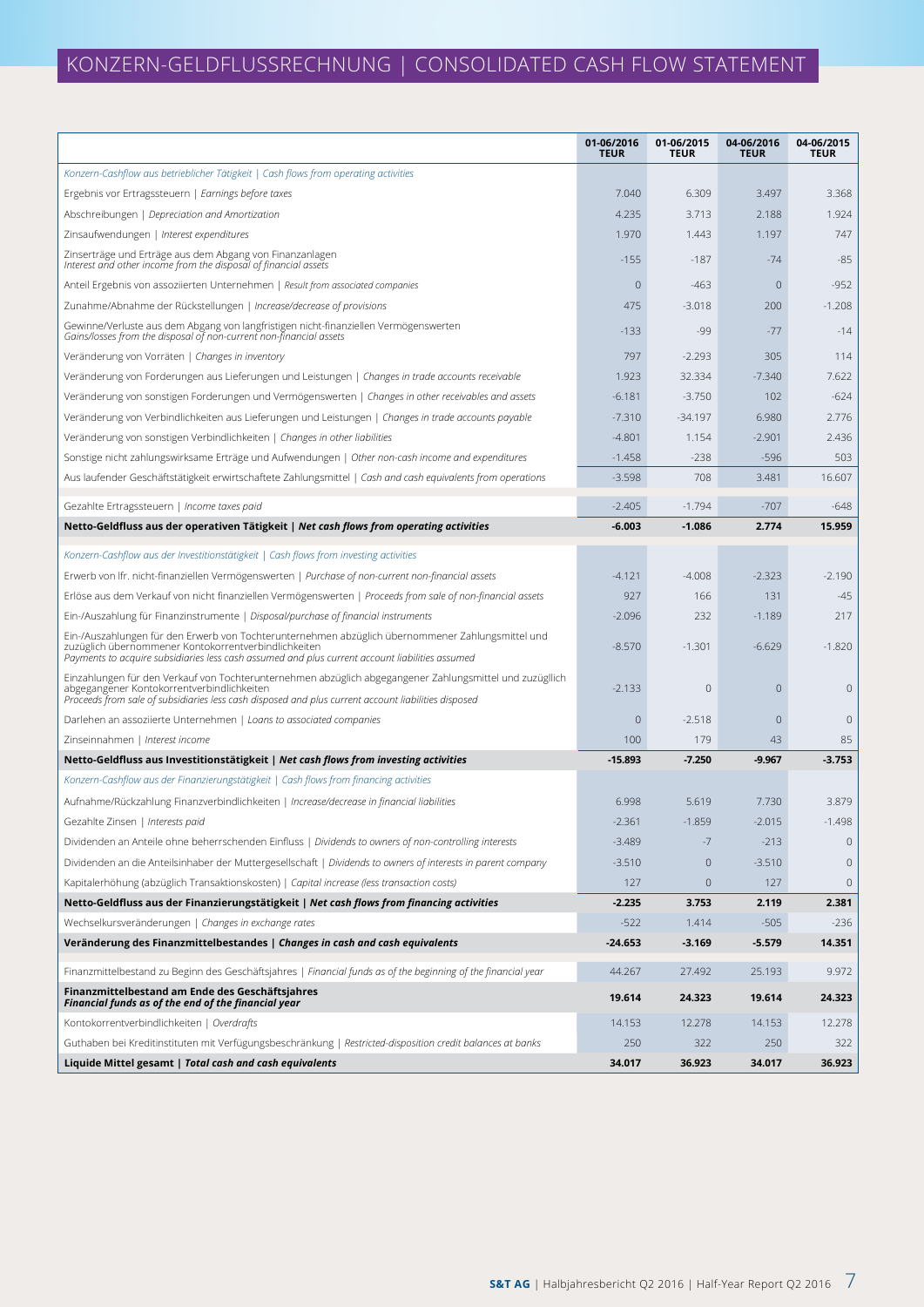|                                                                                                  |                         | Auf die Anteilsinhaber der Muttergesellschaft entfallendes Eigenkapital<br>Equity attributable to owners of interests in parent company | <b>Anteile ohne</b><br>beherrschenden<br><b>Einfluss</b> | Eigenkapital                              |                |                              |             |
|--------------------------------------------------------------------------------------------------|-------------------------|-----------------------------------------------------------------------------------------------------------------------------------------|----------------------------------------------------------|-------------------------------------------|----------------|------------------------------|-------------|
|                                                                                                  | Gezeichnetes<br>Kapital | Kapitalrücklagen                                                                                                                        | Angesammelte<br>Ergebnisse                               | Sonstige<br>Eigenkapital-<br>bestandteile | Gesamt         |                              |             |
|                                                                                                  | Subscribed capital      | Capital reserves                                                                                                                        | Accumulated results                                      | Other reserves                            | Total          | Non-controlling<br>interests | Equity      |
|                                                                                                  | <b>TEUR</b>             | <b>TEUR</b>                                                                                                                             | <b>TEUR</b>                                              | <b>TEUR</b>                               | <b>TEUR</b>    | <b>TEUR</b>                  | <b>TEUR</b> |
| Stand 1. Jänner 2015   as of January 1, 2015                                                     | 43.271                  | 8.235                                                                                                                                   | 38.314                                                   | $-2.890$                                  | 86.930         | 2.797                        | 89.727      |
| Konzern-Gesamtperiodenerfolg<br><b>Total comprehensive income</b>                                |                         |                                                                                                                                         |                                                          |                                           |                |                              |             |
| Konzernergebnis   Consolidated income                                                            | $\mathbf 0$             | $\overline{0}$                                                                                                                          | 5.425                                                    | $\mathbf 0$                               | 5.425          | 544                          | 5.969       |
| Sonstiges Ergebnis   Other comprehensive income                                                  | $\overline{0}$          | $\overline{0}$                                                                                                                          | $\overline{0}$                                           | 1.452                                     | 1.452          | 615                          | 2.067       |
|                                                                                                  | 0                       | $\mathbf{0}$                                                                                                                            | 5.425                                                    | 1.452                                     | 6.877          | 1.159                        | 8.036       |
| Ubrige Veränderungen   Other changes                                                             |                         |                                                                                                                                         |                                                          |                                           |                |                              |             |
| Erwerb von Tochterunternehmen<br>Acquisition of subsidiaries                                     | 0                       | $\Omega$                                                                                                                                | $\mathbf{0}$                                             | $\overline{0}$                            | $\overline{0}$ | $-947$                       | $-947$      |
| Aktienoptionen   Stock options plan                                                              | $\overline{0}$          | 76                                                                                                                                      | $\overline{0}$                                           | $\mathbf{0}$                              | 76             | $\overline{0}$               | 76          |
|                                                                                                  | $\mathbf{0}$            | 76                                                                                                                                      | $\mathbf{0}$                                             | $\mathbf{0}$                              | 76             | $-947$                       | $-871$      |
| Transaktionen mit Anteilseignern<br><b>Transactions with owners of interests</b>                 |                         |                                                                                                                                         |                                                          |                                           |                |                              |             |
| Dividenden   Dividends                                                                           | $\mathbf 0$             | $\mathbf{0}$                                                                                                                            | $-3.029$                                                 | $\mathbf 0$                               | $-3.029$       | $-831$                       | $-3.860$    |
|                                                                                                  | $\mathbf{0}$            | $\mathbf 0$                                                                                                                             | $-3.029$                                                 | $\mathbf{0}$                              | $-3.029$       | $-831$                       | $-3.860$    |
| Stand 30. Juni 2015   as of June 30, 2015                                                        | 43.271                  | 8.311                                                                                                                                   | 40.710                                                   | $-1.438$                                  | 90.854         | 2.178                        | 93.032      |
| Stand 1. Jänner 2016   as of January 1, 2016                                                     | 43.836                  | 8.117                                                                                                                                   | 50.961                                                   | $-3.108$                                  | 99.806         | 2.431                        | 102.237     |
| Konzern-Gesamtperiodenerfolg<br><b>Total comprehensive income</b>                                |                         |                                                                                                                                         |                                                          |                                           |                |                              |             |
| Konzernergebnis   Consolidated income                                                            | $\overline{0}$          | $\overline{0}$                                                                                                                          | 5.787                                                    | $\theta$                                  | 5.787          | 789                          | 6.576       |
| Sonstiges Ergebnis   Other comprehensive income                                                  | $\overline{0}$          | $\overline{0}$                                                                                                                          | $\Omega$                                                 | 86                                        | 86             | 287                          | 373         |
|                                                                                                  | $\mathbf{0}$            | $\mathbf{0}$                                                                                                                            | 5.787                                                    | 86                                        | 5.873          | 1.076                        | 6.949       |
| Übrige Veränderungen   Other changes                                                             |                         |                                                                                                                                         |                                                          |                                           |                |                              |             |
| Erwerb von Tochterunternehmen<br>Acquisition of subsidiaries                                     | $\overline{0}$          | $\overline{0}$                                                                                                                          | $\overline{0}$                                           | $\overline{0}$                            | $\overline{0}$ | 353                          | 353         |
| Aktienoptionen   Stock options plan                                                              | 40                      | 421                                                                                                                                     | $\overline{0}$                                           | $\overline{0}$                            | 461            | $\Omega$                     | 461         |
|                                                                                                  | 40                      | 421                                                                                                                                     | $\mathbf{0}$                                             | $\mathbf{0}$                              | 461            | 353                          | 814         |
| Transaktionen mit Anteilseignern<br><b>Transactions with owners of interests</b>                 |                         |                                                                                                                                         |                                                          |                                           |                |                              |             |
| Veränderung von Anteilen ohne<br>beherrschenden Einfluss<br>Changes in non-controlling interests | $\mathbf 0$             | $-4.825$                                                                                                                                | $-396$                                                   | $\theta$                                  | $-5.221$       | 1.188                        | $-4.033$    |
| Dividenden   Dividends                                                                           | $\overline{0}$          | $\overline{0}$                                                                                                                          | $-3.510$                                                 | $\overline{0}$                            | $-3.510$       | $-214$                       | $-3.724$    |
| Transaktionskosten   Transaction costs                                                           | $\overline{0}$          | $-1$                                                                                                                                    | $\overline{0}$                                           | $\overline{0}$                            | $-1$           | $\overline{0}$               | $-1$        |
|                                                                                                  | $\mathbf{0}$            | $-4.826$                                                                                                                                | $-3.906$                                                 | $\mathbf{0}$                              | $-8.732$       | 974                          | $-7.758$    |
| Stand 30. Juni 2016   as of June 30, 2016                                                        | 43.876                  | 3.712                                                                                                                                   | 52.842                                                   | $-3.022$                                  | 97.408         | 4.834                        | 102.242     |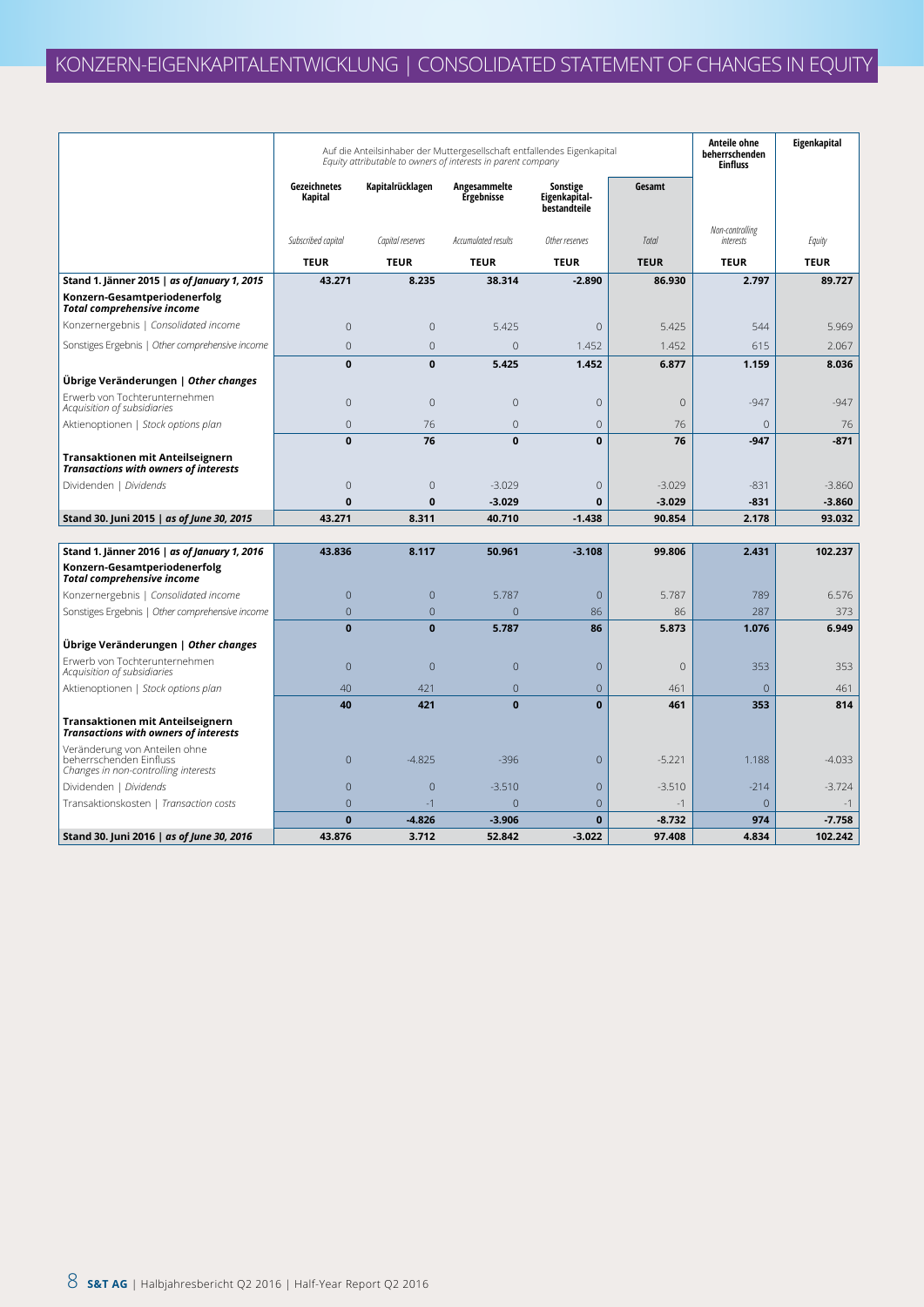#### **Grundsätze der Rechnungslegung**

Der Konzernzwischenabschluss zum 30. Juni 2016 der S&T AG wurde in Übereinstimmung mit den Rechnungslegungsstandards des International Accounting Standards Board (IASB), den International Financial Reporting Standards (IFRS) sowie den Interpretationen des IFRS Interpretation Committee (IFRS IC), wie sie in der Europäischen Union anzuwenden sind, erstellt. Die Bilanzierungs- und Bewertungsgrundsätze vom Konzernabschluss zum 31. Dezember 2015 wurden unverändert angewandt. Der Konzernzwischenabschluss zum 30. Juni 2016 wurde weder geprüft noch einer prüferischen Durchsicht unterzogen.

Soweit nicht anders vermerkt, werden alle Beträge in Tausend Euro (TEUR) angegeben.

#### **Konsolidierungskreis**

Der Konzernabschluss umfasst die S&T AG und alle Tochtergesellschaften, an denen die S&T AG unmittelbar oder mittelbar die Kontrolle ausübt. In den ersten sechs Monaten des Geschäftsjahres 2016 hat sich die Anzahl der vollkonsolidierten Unternehmen wie folgt entwickelt:

#### **Principles of accounting**

The preliminary consolidated financial accounts of S&T AG as of June 30, 2016 have been compiled according to the financial reporting standards of the International Accounting Standards Board (IASB), of the International Financial Reporting Standards (IFRS) and to the interpretations of the IFRS Interpretation Committee (IFRS IC), as they are to be applied in the European Union. The principles of financial reporting and measurement employed in the financial statements for the year ending on December 31, 2015 were applied to the compilation of these accounts, without there having been any changes in such. The preliminary consolidated accounts as of June 30, 2016 have been neither officially audited nor reviewed by an auditor.

Unless otherwise noted, all amounts are denominated in thousands of euros (TEUR).

#### **Group of consolidated companies**

Comprised in the consolidated financial statements are S&T AG and all subsidiaries upon which S&T AG directly or indirectly exerts control. The number of companies fully consolidated into the group developed as follows during the first six months of financial year 2016:

| Konzerngesellschaften (Anzahl)   Group companies (number)                                                          | 2016           |
|--------------------------------------------------------------------------------------------------------------------|----------------|
| Anzahl der voll konsolidierten Gesellschaften 1. Jänner   Number of fully-consolidated companies as of January 1st | 46             |
| Gründungen   Companies founded                                                                                     |                |
| Verschmelzungen von Konzerngesellschaften   Merger of group companies                                              | $-2$           |
| Unternehmenserwerbe   Companies acquired                                                                           | $\overline{4}$ |
| Disposals<br>Abgänge                                                                                               |                |
| Anzahl der voll konsolidierten Gesellschaften 30. Juni   Number of fully-consolidated companies as of June 30th    | 49             |

#### Veränderung des Konsolidierungskreises 2016

Im November 2015 hat die S&T AG einen Gesellschaftsvertrag über die Errichtung der NES OE Vertriebs-GmbH, Linz, Österreich, abgeschlossen. Die Eintragung der Gesellschaft im Firmenbuch erfolgte am 22. Jänner 2016. Die S&T AG hält 51% an der Gesellschaft. Unternehmensgegenstand ist der Vertrieb und die Lieferung von IT- und Smart-Meter Lösungen.

Im Mai 2016 hat die RTSoft Project OOO, Moskau, Russische Föderation, einen Vertrag über die Gründung der SHS OOO, Moskau, geschlossen. Die Eintragung der Gesellschaft im Firmenregister erfolgte am 16. Mai 2016. Die RTSoft Project OOO hält 100% an der SHS OOO. Die Gesellschaft wurde gegründet, um zukünftig Software und eigene Softwareentwicklungen im Bereich Industrial Automation zu vertreiben. Bislang erfolgt der Vertrieb durch die RTSoft AO.

Mit Eintragung der Verschmelzung im Handelsregister vom 24. Februar 2016 wurde die MAXDATA GmbH, Mendig, Deutschland, als übertragende Gesellschaft auf die XTRO IT Solutions GmbH, Ismaning, Deutschland, verschmolzen. Zugleich erfolgten die Verlegung des Geschäftssitzes nach Mendig und die Umfirmierung in S&T Deutschland GmbH.

Mit Eintragung der Verschmelzung im Handelsregister vom 2. Mai 2016 wurde die XTRO Products GmbH, Ismaning, Deutschland, als übertragende Gesellschaft auf die S&T Deutschland GmbH, Mendig, Deutschland, verschmolzen.

#### Erwerb von 74,9% der Anteile an der NTSprosigma GmbH, Linz, Österreich

Im November 2015 hat die S&T AG einen Vertrag über den Erwerb

#### Changes in the group of companies consolidated 2016

S&T AG concluded in November 2015 a contract setting up NES OE Vertriebs-GmbH. The entry of the company into the corporate registry occurred on January 22, 2016. S&T AG owns 51% of the company's shares. The new company distributes and delivers IT and smart meter solutions.

In May, 2016, RTSoft Project OOO, Moscow, Russian Federation, concluded a contract stipulating the founding of SHS OOO, Moscow. The entering of the company in the commercial register took place on May 16, 2016. RTSoft Project OOO owns 100% of the equity of SHS OOO. The company was founded in order to distribute software and proprietary-developed software-based innovations. These are destined for the industrial automation area. This distribution was previously handled by RTSoft AO.

The entering of the merger into the commercial register on February 24, 2016, caused MAXDATA GmbH, Mendig, Germany to be merged into XTRO IT Solutions GmbH, Ismaning, Germany. The latter company's headquarters were transferred, at the same time, to Mendig. The latter company was then renamed S&T Deutschland GmbH.

The entering of the merger into the commercial register on May 2, 2016 caused XTRO Products GmbH, Ismaning, Germany to be merged into S&T Deutschland GmbH, Mendig, Germany.

#### Acquisition of 74.9% of the shares of NTSprosigma GmbH, Linz, Austria

S&T AG concluded in November 2015 a contract foreseeing the ac-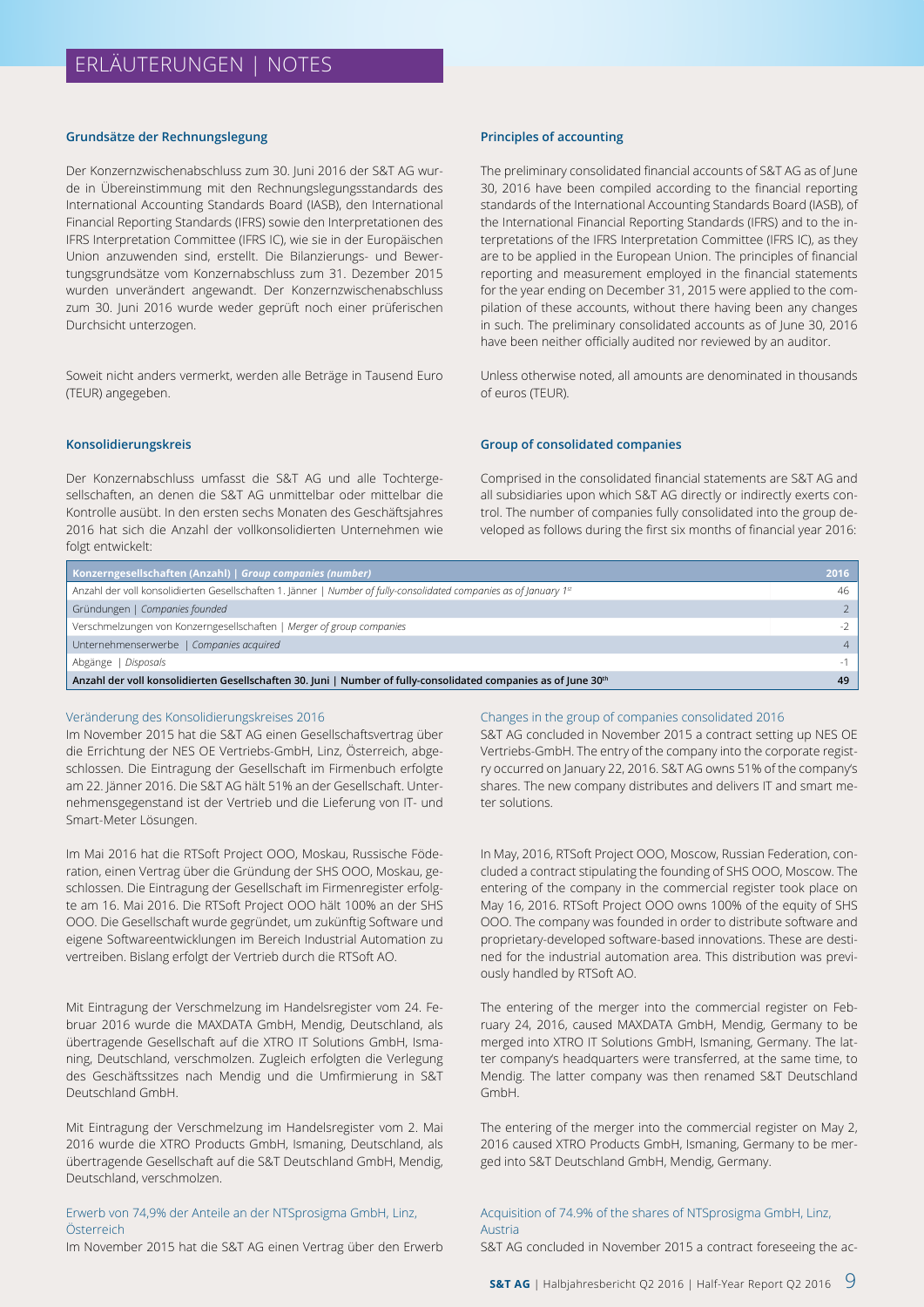## ERLÄUTERUNGEN | NOTES

von 74,9% der Anteile an der NTSprosigma GmbH, Linz, Österreich, zu einem Kaufpreis von TEUR 67 abgeschlossen. Die Eintragung der gegenständlichen Anteilsübertragung und der Übergang sämtlicher Rechte und Pflichten erfolgten im Jänner 2016. Die NTSprosigma GmbH wird ab dem 1. Jänner 2016 in den Konzernabschluss der S&T AG einbezogen.

Die NTSprosigma GmbH entwickelt und vertreibt im Rahmen ihrer Geschäftstätigkeit Softwareprodukte, insbesondere die Softwarelösungen "profiler" und profilerHT" und bietet dazugehörige Wartungs- und Supportdienstleistungen an.

Die erworbenen Vermögenswerte und Schulden wurden im Rahmen der Erstkonsolidierung im Konzernabschluss mit folgenden vorläufigen beizulegenden Zeitwerten erfasst:

quisition of 74.9% of the shares of NTSprosigma GmbH, Linz, Austria. The purchase price was TEUR 67. The entry of the above transfer of shares and of all rights and duties associated with it took place in January 2016. NTSprosigma GmbH will be consolidated as of January 1, 2016 into the consolidated financial statements of S&T AG.

NTSprosigma GmbH develops and distributes software, with this especially including the "profiler" and "profilerHT" solutions. The company also offers related maintenance and support services.

The assets and liabilities acquired were recognized at the following fair values at the company's initial consolidation into the Group consolidated financial accounts:

| Erworbenes Nettovermögen   Net assets acquired                                                                         | in TEUR |
|------------------------------------------------------------------------------------------------------------------------|---------|
| Liquide Mittel   Cash and cash equivalents                                                                             | 3       |
| Langfristige Vermögenswerte   Non-current assets                                                                       | 756     |
| Vorräte   Inventories                                                                                                  | 38      |
| Forderungen aus Lieferungen und Leistungen (Nominalwert TEUR 123)   Trade accounts receivable (nominal value TEUR 123) | 82      |
| Sonstige Forderungen und Vermögenswerte   Other receivables and assets                                                 | 79      |
| Langfristige Schulden   Non-current liabilities                                                                        | $-612$  |
| Passive latente Steuern   Deferred tax liabilities                                                                     | $-54$   |
| Verbindlichkeiten aus Lieferungen und Leistungen   Trade accounts payable                                              | $-32$   |
| Sonstige kurzfristige Verbindlichkeiten   Other current liabilities                                                    | $-597$  |
| Kurzfristige finanzielle Verbindlichkeiten   Current financial liabilities                                             | $-145$  |
| Nettovermögen zum beizulegenden Zeitwert   Net assets at fair value                                                    | $-482$  |

| Geschäfts- oder Firmenwert   Goodwill                                                                                 | in TEUR |
|-----------------------------------------------------------------------------------------------------------------------|---------|
| Übertragene Gegenleistung   Consideration transferred                                                                 | 67      |
| Zum anteiligen Nettovermögen bewertete Anteile ohne beherrschenden Einfluss   Non-controlling interests at fair value | $-121$  |
| Nettovermögen zum beizulegenden Zeitwert   Net assets at fair value                                                   | 482     |
| Geschäfts- oder Firmenwert   Goodwill                                                                                 | 428     |

Der sich aus der vorläufigen Kaufpreisallokation ergebende Geschäfts- oder Firmenwert wurde dem Segment "Appliances Security" zugeordnet.

Die Analyse des Zahlungsmittelflusses aufgrund des Unternehmenserwerbs stellt sich wie folgt dar:

The goodwill arising from the preliminary purchase price allocation was assigned to the "Appliances Security" segment.

The analysis of the cash flows arising from the acquisition of the company takes the following form:

| Nettozahlungsmittelfluss   Net flow of cash                                                         | in TEUR |
|-----------------------------------------------------------------------------------------------------|---------|
| Kaufpreis in bar beglichen   Purchase price paid in cash                                            |         |
| Mit dem Tochterunternehmen übernommene Zahlungsmittel   Cash assumed through takeover of subsidiary | $-142$  |
| <b>Cashflow aus Investitionstätigkeit</b> $\sqrt{ }$ Cash flow from investing activities            | $-142$  |

Die NTSprosgima GmbH hat seit dem Zeitpunkt der Vollkonsolidierung TEUR 393 zum Konzernumsatz und TEUR 174 zum Konzernergebnis beigetragen. Die Gesellschaft wurde mit Eintragung im Firmenbuch vom 16. Jänner 2016 in S&T prosigma GmbH umbenannt.

#### Erwerb des Geschäftsbetriebes Druckservice von der Hermann Buchner GmbH & Co KG, Linz, Österreich

Am 21. Dezember 2015 hat die S&T AG mit dem Masseverwalter im Konkursverfahren über das Vermögen der Hermann Buchner GmbH & Co KG, Linz, Österreich, einen Kaufvertrag über den Erwerb des Geschäftsbetriebes Druckservice abgeschlossen. Vertraglich vereinbart wurde der Übergang sämtlicher Rechte und Pflichten aus diesem Vertrag mit 1. Jänner 2016. Der Kaufpreis beträgt TEUR 500.

Die erworbenen Vermögenswerte wurden im Rahmen der Erstkonsolidierung im Konzernabschluss mit folgenden beizulegenden Zeitwerten erfasst:

Since being fully consolidated into the Group, NTSprosgima GmbH has contributed TEUR 393 to the consolidated sales and TEUR 174 to consolidated income. Upon being entered into the commercial register on January 16, 2016, the company was renamed S&T prosigma.

#### Acquisition of the printing services business of Hermann Buchner GmbH & Co KG, Linz, Austria

On December 21, 2015, S&T AG concluded a contract with the liquidator handling the insolvency proceedings involving Hermann Buchner GmbH & Co KG, Linz. The contract was for the purchasing of the latter's printing services business. Contractually agreed upon is the the transferring to S&T AG as of January 1, 2016 of all rights and duties from this contract. The purchase price was TEUR 500.

The assets and liabilities acquired were recognized at the following fair values during the company's initial consolidation into the Group consolidated financial accounts: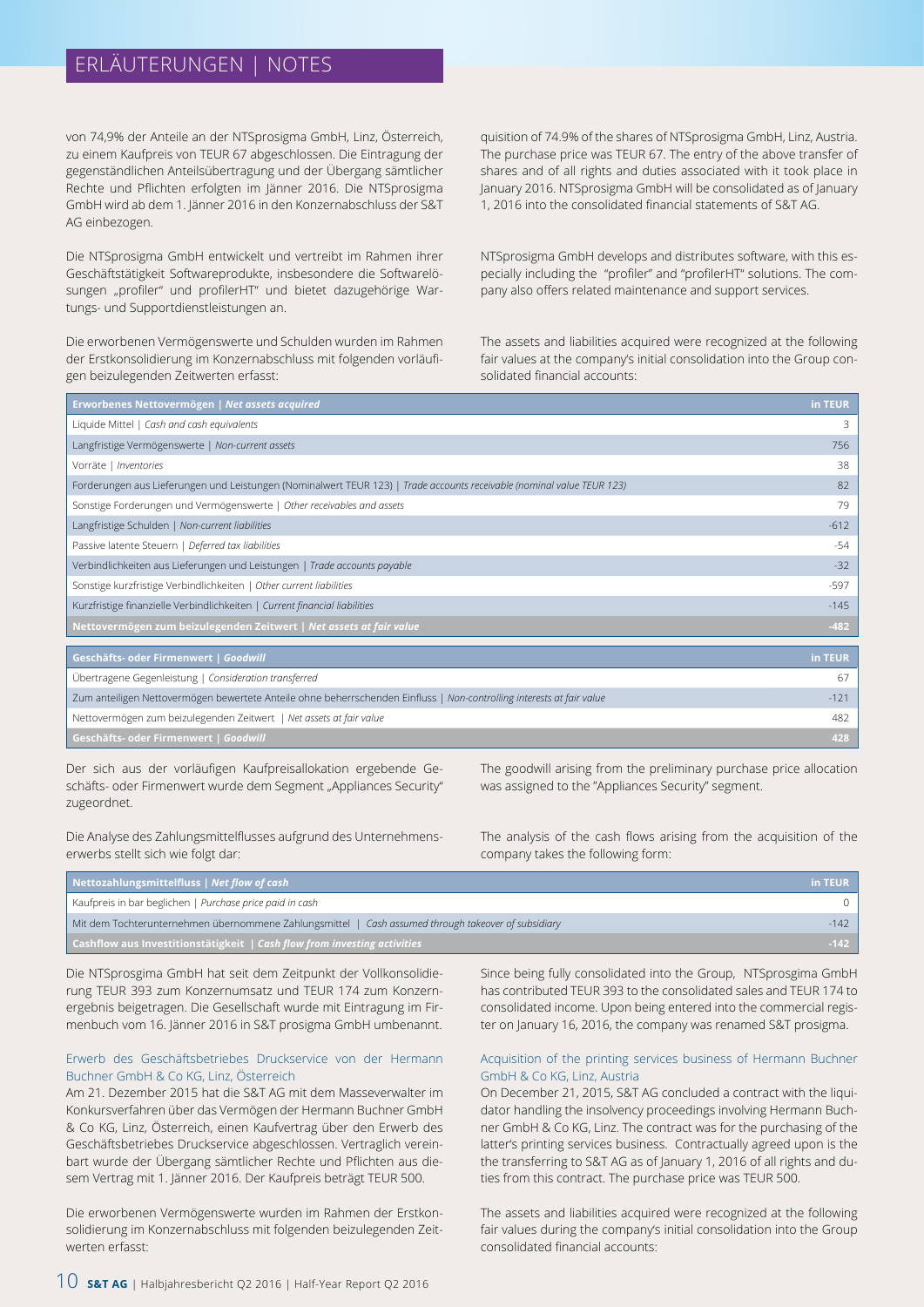| Erworbenes Nettovermögen   Net assets acquired                      | in TEUR |
|---------------------------------------------------------------------|---------|
| Langfristige Vermögenswerte   Non-current assets                    | 236     |
| Vorräte   Inventories                                               | 83      |
| Nettovermögen zum beizulegenden Zeitwert   Net assets at fair value | 319     |
| Geschäfts- oder Firmenwert   Goodwill                               | in TEUR |
| Übertragene Gegenleistung   Consideration transferred               | 500     |
| Nettovermögen zum beizulegenden Zeitwert   Net assets at fair value | $-319$  |
| Geschäfts- oder Firmenwert   Goodwill                               | 181     |

Der sich aus der Kaufpreisallokation ergebende Geschäfts- oder Firmenwert wurde dem Segment "Services DACH" zugeordnet.

Die Analyse des Zahlungsmittelflusses aufgrund des Unternehmenserwerbs stellt sich wie folgt dar:

The goodwill arising from the preliminary purchase price allocation was assigned to the "Services DACH" segment.

The analysis of the cash flows arising from the acquisition of the company takes the following form:

| Nettozalungsmittelfluss $\vert$ Net flow of cash                         | in TEUR |
|--------------------------------------------------------------------------|---------|
| Kaufpreis in bar beglichen   Purchase price paid in cash                 |         |
| Cashflow aus Investitionstätigkeit   Cash flow from investing activities | $-500$  |

#### Erwerb von 51,2% der Anteile an der Amanox Solutions AG, Bern, Schweiz

Am 2. März 2016 hat die S&T AG einen von behördlichen Genehmigungen abhängigen, aufschiebend bedingten Kaufvertrag über den Erwerb von 51,2% der Anteile an der Amanox Solutions AG, Bern, Schweiz, abgeschlossen. Für die Übertragung der ausstehenden 48,8% der Geschäftsanteile wurden zwischen den Verkäufern und der S&T AG gegenseitige Verkaufs- und Kaufoptionen vereinbart.

Die Erfüllung der im Kaufvertrag definierten Bedingungen für die Übertragung der Anteile und der damit verbundenen Beherrschung der Amanox Solutions AG durch die S&T AG erfolgte am 13. April 2016.

Die 2010 gegründete Amanox Solutions AG ist ein innovatives IT-Unternehmen mit dem Fokus auf den Bereichen skalierbare und effiziente Cloud Datacenter, Big Data, Smart ICT-Management und Orchestration-Lösungen. Als zuverlässiger und kompetenter Partner übernimmt das Unternehmen IT-Projekte ganzheitlich nach dem "Plan-Build-Run"-Prinzip. Amanox ergänzt das Portfolio von S&T und wird spezifisches Know-how in die S&T-Gruppe einbringen.

Der vereinbarte Kaufpreis für den Erwerb der ersten 51,2% der Anteile setzt sich aus einer fixen Kaufpreiskomponente in Höhe von TEUR 666 sowie einer variablen Kaufpreiskomponente zusammen. Die Höhe der variablen Kaufpreiskomponente orientiert sich an der Ertragsentwicklung der Gesellschaft in den Jahren 2016 – 2018 und wurde auf Basis der Planung zum Erwerbszeitpunkt mit ihrem beizulegenden Zeitwert angesetzt.

Für den Erwerb der weiteren 48,8% wurden gegenseitige Verkaufsund Kaufsoptionen vereinbart, wobei sich die Höhe der variablen Kaufpreiskomponente an den erzielten EBIT der Geschäftsjahre 2017 – 2021 orientiert.

Die erworbenen Vermögenswerte und Schulden wurden im Rahmen der Erstkonsolidierung im Konzernabschluss mit folgenden vorläufigen beizulegenden Zeitwerten erfasst:

#### Acquisition of 51.2% of the shares of Amanox Solutions AG, Bern, Switzerland

On March 2, 2016 S&T AG concluded a contract – with this depending upon the securing of official approvals – to purchase 51.2% of the shares of Amanox Solutions AG, Bern, Switzerland. Reciprocal Put and Call options were agreed upon between the sellers and S&T AG for the remaining 48.8% of the shares.

The satisfaction of the conditions for the transferring of the shares agreed upon in the purchase contract took place on April 13, 2016. This caused the acquisition of control over Amanox Solutions AG by S&T AG on that day.

Founded in 2010, Amanox Solutions AG is an innovative IT company whose focus is upon scalable and efficient cloud-dated data centers, big date, smart ICT management and orchestration solutions. The company is known to be a reliable and competent partner. As such, it is called upon to handle end-to-end IT projects exemplifying the "plan-build-run" principle. Amanox constitutes a valuable supplement to S&T's portfolio and technical know-how.

The price agreed upon for the purchase of the initial 51.2% of the shares was comprised of a fixed component amounting to TEUR 666 and of a variable one. The amount of the latter is determined by the development of the company's profits during 2016 – 2018. This was recognized in the corporate accounts at the fair value as of the time of acquisition derived from corporate plans.

Reciprocal Put and Call options were agreed upon for the acquisition of the further 48.8% share. The amount of the variable purchase price components is determined by the EBIT realized during the 2017 – 2021 financial years.

The assets and liabilities acquired were recognized at the following fair values during the company's initial consolidation into the Group consolidated financial accounts: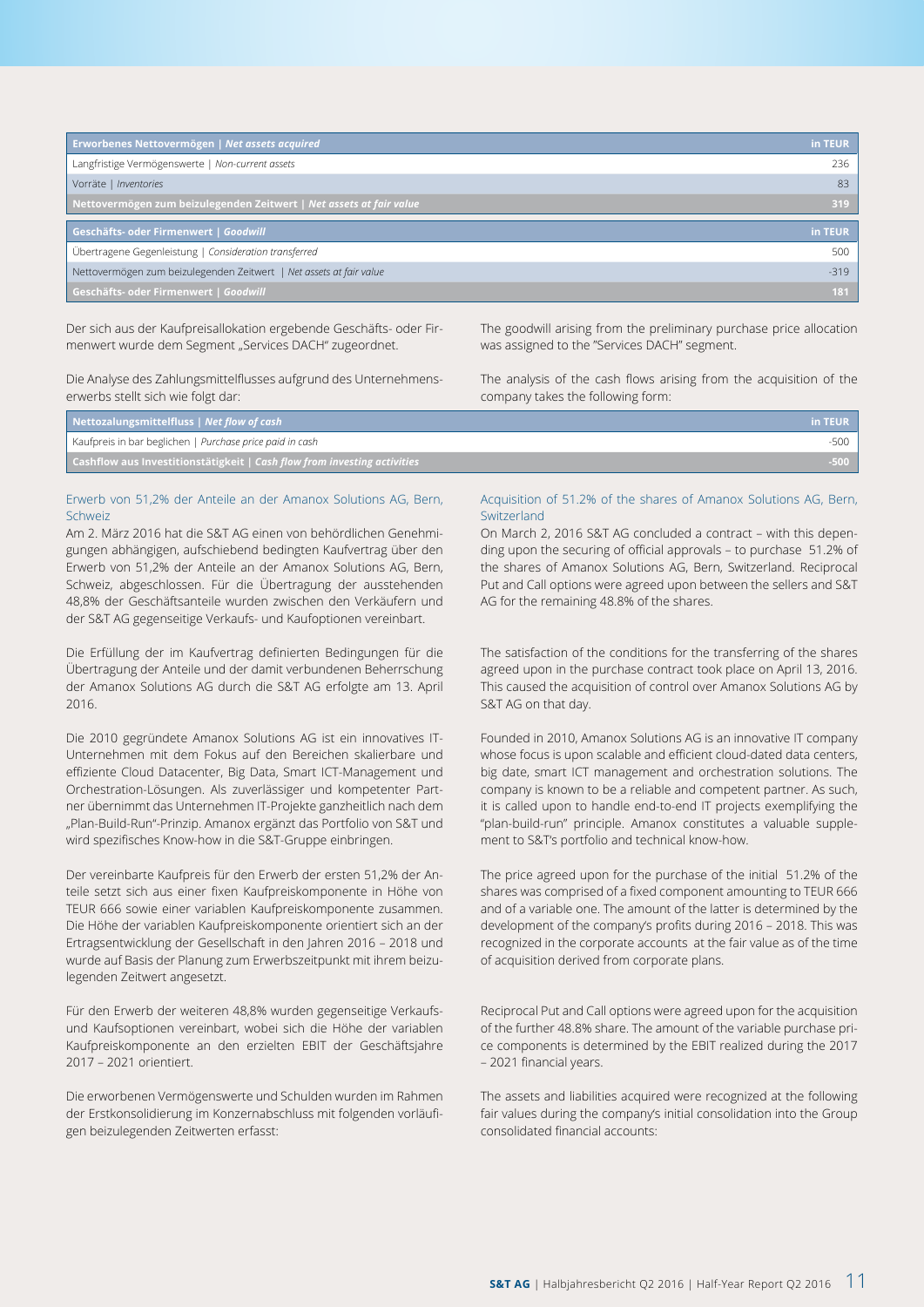| Erworbenes Nettovermögen   Net assets acquired                                                                         | in TEUR. |
|------------------------------------------------------------------------------------------------------------------------|----------|
| Liquide Mittel   Cash and cash equivalents                                                                             | 539      |
| Langfristige Vermögenswerte   Non-current assets                                                                       | 449      |
| Vorräte   Inventories                                                                                                  | 5        |
| Forderungen aus Lieferungen und Leistungen (Nominalwert TEUR 712)   Trade accounts receivable (nominal value TEUR 712) | 690      |
| Sonstige Forderungen und Vermögenswerte   Other receivables and assets                                                 | 1.513    |
| Passive latente Steuern   Deferred tax liabilities                                                                     | $-107$   |
| Verbindlichkeiten aus Lieferungen und Leistungen   Trade accounts payable                                              | -75      |
| Sonstige kurzfristige Verbindlichkeiten   Other current liabilities                                                    | $-2.059$ |
| Nettovermögen zum beizulegenden Zeitwert   Net assets at fair value                                                    | 955      |
| Geschäfts- oder Firmenwert   Goodwill                                                                                  | in TEUR  |
|                                                                                                                        |          |
| Übertragene Gegenleistung   Consideration transferred                                                                  | 4.234    |
| Nettovermögen zum beizulegenden Zeitwert   Net assets at fair value                                                    | $-955$   |
| Geschäfts- oder Firmenwert   Goodwill                                                                                  | 3.279    |

Der sich aus der vorläufigen Kaufpreisallokation ergebende Geschäfts- oder Firmenwert wurde dem Segment "Services DACH" zugeordnet.

The goodwill arising from the preliminary purchase price allocation was assigned to the "Services DACH" segment.

Die Analyse des Zahlungsmittelflusses aufgrund des Unternehmenserwerbs stellt sich wie folgt dar:

The analysis of the cash flows arising from the acquisition of the company takes the following form:

| Nettozahlungsmittelfluss   Net flow of cash                                                         | in TEUR |
|-----------------------------------------------------------------------------------------------------|---------|
| Kaufpreis in bar beglichen   Purchase price paid in cash                                            | -666    |
| Mit dem Tochterunternehmen übernommene Zahlungsmittel   Cash assumed through takeover of subsidiary | 539     |
| <b>Cashflow aus Investitionstätigkeit</b>   Cash flow from investing activities                     | $-127$  |

Die Amanox Solutions AG hat seit dem Zeitpunkt der Vollkonsolidierung TEUR 1.733 zum Konzernumsatz und TEUR 77 zum Konzernergebnis beigetragen. Wäre die Erstkonsolidierung der Gesellschaft zum 1. Jänner 2016 erfolgt, hätten sich die Umsatzerlöse des Konzerns um TEUR 1.638 und das Konzernergebnis um TEUR 127 verändert.

#### Erwerb von 100% der Anteile an der "Novotech" Elektronik Gesellschaft m.b.H. und der Novotech Banksysteme GmbH, Engerwitzdorf, Österreich

Mit Kauf- und Abtretungsvertrag vom 3. Mai 2016 haben die S&T AG, Linz, und die dem Konzern zugehörige S&T Embedded GmbH, Ismaning, Deutschland, 100% der Anteile an der "Novotech" Elektronik Gesellschaft m.b.H., Engerwitzdorf, Österreich, erworben. Die S&T AG hält 90% der Anteile, die S&T Embedded GmbH weitere 10%. Der Übergang der Beherrschung erfolgte am 3. Mai 2016 womit die Gesellschaften ab Mai 2016 in den Konzernabschluss der S&T AG einbezogen werden.

Die "Novotech" Elektronik Gesellschaft m.b.H. hält eine Beteiligung an der Novotech Banksysteme GmbH im Ausmaß von 100%.

Als Kaufpreis für den Erwerb der Geschäftsanteile wurde ein fixer Kaufpreisanteil in Höhe von TEUR 108 und eine variable Kaufpreiskomponente vereinbart. Die Höhe der variablen Kaufpreiskomponente orientiert sich an der zukünftigen Ertragsentwicklung der Gesellschaften und wurde auf Basis der Planung zum Erwerbszeitpunkt mit ihrem beizulegenden Zeitwert von TEUR 664 angesetzt.

Die Geschäftstätigkeit der Novotech umfasst die Produktion und Fertigung von elektronischen Bauteilen und Dienstleistungen im CAD-Bereich sowie die Entwicklung, Vertrieb und Wartung von Hard- und Software für Banken, speziell Geldzählautomaten und Bankomaten.

Die erworbenen Vermögenswerte und Schulden wurden im Rahmen der Erstkonsolidierung im Konzernabschluss mit folgenden vorläufiSince the point of having been fully consolidated into the consolidated accounts, Amanox Solutions AG has contributed TEUR 1,733 to consolidated income and TEUR 77 to consolidated income. Had this point come on January 1, 2016, the Group's consolidated revenues would have been TEUR 1,638 greater, with its consolidated income having risen by TEUR 127.

#### Acquisition of 100% of the shares of Novotech Elektronik Gesellschaft m.b.H. and of Novotech Banksysteme GmbH, Engerwitzdorf, Austria

In a contract of purchase and cession dated May 3, 2016, S&T AG, Linz, and S&T Embedded GmbH, Ismaning, Germany (which is a Group company) acquired 100% of the shares of Novotech Elektronik Gesellschaft m.b.H., Engerwitzdorf, Austria. S&T AG owns 90% of this company's shares, with the remaining 10% being held by S&T Embedded GmbH. The transfer of control took place on May 3, 2016. Novotech Elektronik Gesellschaft m.b.H. has a 100% holding in the shares of Novotech Banksysteme GmbH. The companies have been consolidated in the consolidated financial accounts of S&T AG since May, 2016.

The price of purchasing the shares in the former company is comprised of a fixed component amounting to TEUR 108 and variable one. This is determined by the development of the companies' earnings. The latter component was recognized as of the time of acquisition at the fair value of TEUR 664 derived using corporate plans.

Novotech's business is the production and manufacturing of electronic components and the rendering of services in the CAD area. Novotech also develops, distributes and maintains hardware and software used by banks, with this especially comprising automated money counters and bank ATMs.

The assets and liabilities acquired were recognized at the following fair values during the company's initial consolidation into the Group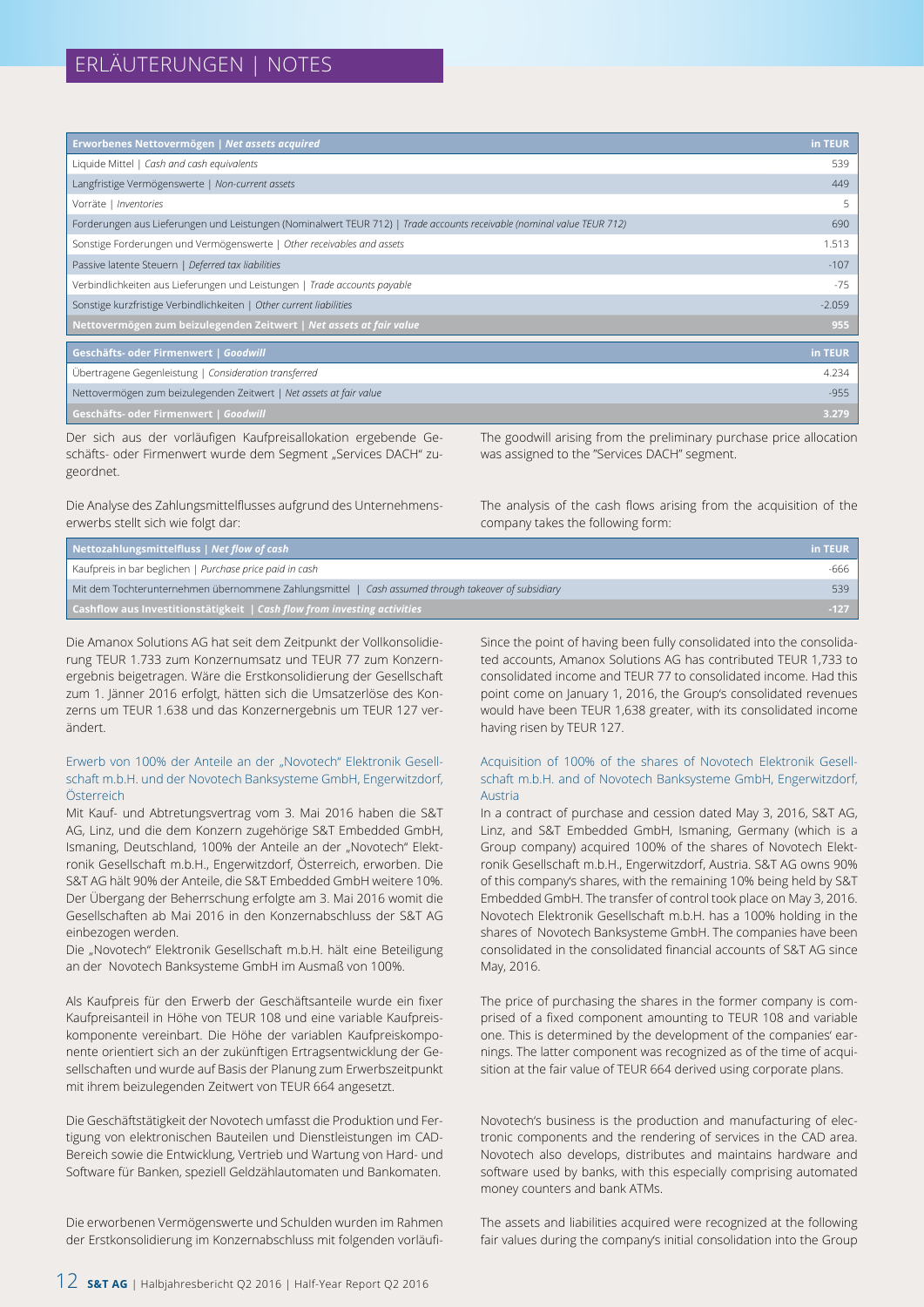gen beizulegenden Zeitwerten erfasst:

consolidated financial accounts:

| Erworbenes Nettovermögen   Net assets acquired                                                                         | in TEUR  |
|------------------------------------------------------------------------------------------------------------------------|----------|
| Liquide Mittel   Cash and cash equivalents                                                                             | 4        |
| Langfristige Vermögenswerte   Non-current assets                                                                       | 1.588    |
| Vorräte   Inventories                                                                                                  | 933      |
| Forderungen aus Lieferungen und Leistungen (Nominalwert TEUR 364)   Trade accounts receivable (nominal value TEUR 364) | 345      |
| Sonstige Forderungen und Vermögenswerte   Other receivables and assets                                                 | 119      |
| Langfristige Schulden   Non-current liabilities                                                                        | $-206$   |
| Passive latente Steuern   Deferred tax liabilities                                                                     | $-23$    |
| Verbindlichkeiten aus Lieferungen und Leistungen   Trade accounts payable                                              | $-717$   |
| Sonstige kurzfristige Verbindlichkeiten   Other current liabilities                                                    | $-850$   |
| kurzfristige finanzielle Verbindlichkeiten   Current financial liabilities                                             | $-2.563$ |
| Nettovermögen zum beizulegenden Zeitwert   Net assets at fair value                                                    | $-1.370$ |
| Geschäfts- oder Firmenwert   Goodwill                                                                                  | in TEUR  |
| Übertragene Gegenleistung   Consideration transferred                                                                  | 772      |
| Nettovermögen zum beizulegenden Zeitwert   Net assets at fair value                                                    | 1.370    |
| Geschäfts- oder Firmenwert   Goodwill                                                                                  | 2.142    |

Der sich aus der vorläufigen Kaufpreisallokation ergebende Geschäfts- oder Firmenwert wurde dem Segment "Appliances Security" zugeordnet.

Die Analyse des Zahlungsmittelflusses aufgrund des Unternehmenserwerbs stellt sich wie folgt dar:

The goodwill arising from the preliminary purchase price allocation was assigned to the "Appliances Security" segment.

The analysis of the cash flows arising from the acquisition of the company takes the following form:

| Nettozahlungsmittelfluss   Net flow of cash                                                         | in TEUR |
|-----------------------------------------------------------------------------------------------------|---------|
| Kaufpreis in bar beglichen   Purchase price paid in cash                                            |         |
| Mit dem Tochterunternehmen übernommene Zahlungsmittel   Cash assumed through takeover of subsidiary |         |
| <b>Cashflow aus Investitionstätigkeit</b> $\overline{ }$ <i>Cash flow from investing activities</i> |         |

Die "Novotech" Elektronik GmbH und die Novotech Banksysteme GmbH haben seit dem Zeitpunkt der Vollkonsolidierung TEUR 886 zum Konzernumsatz und TEUR -73 zum Konzernergebnis beigetragen. Wäre die Erstkonsolidierung der Gesellschaft zum 1. Jänner 2016 erfolgt, hätten sich die Umsatzerlöse des Konzerns um TEUR 1.389 und das Konzernergebnis um TEUR -273 verändert.

#### Erwerb der Anteile ohne Beherrschung an der Networked Energy Services GmbH, Linz, Österreich

Im Dezember 2015 hat die S&T AG einen Kaufvertrag über den Erwerb des ausstehenden 49%-Anteils an der Networked Energy Services GmbH geschlossen. Das Closing betreffend des Anteilskaufs erfolgte am 1. Februar 2016. Der Kaufpreis für den Erwerb der Anteile setzt sich aus einer fixen Kaufpreiskomponente in Höhe von TEUR 1.249 sowie einer variablen Kaufpreiskomponente zusammen. Die variable Komponente errechnet sich aus den in den Geschäftsjahren 2016 bis 2022 erzielten Ergebnissen vor Ertragsteuern der Networked Energy Services GmbH sowie weiterer S&T Konzerngesellschaften im Smart Energy Bereich.

Since having been fully consolidated, Novotech Elektronik GmbH and Novotech Banksysteme GmbH have contributed TEUR 886 to consolidated revenues and TEUR -73 to consolidated income. Had the date of initial consolidation been January 1, 2016, the Group's consolidated revenues would have been TEUR 1,389 greater, and the consolidated income TEUR -273.

#### Acquisition of minority interests of Networked Energy Services GmbH, Linz, Austria

In December, 2015, S&T AG concluded a contract to purchase the remaining 49% stake in Networked Energy Services GmbH. The closing of the purchase of the stake took place on February 1, 2016. The price for the purchasing of the stakes was comprised of a fixed component that amounted to TEUR 1,249, and of a variable one. The latter is to be calculated using the earnings prior to taxes achieved by Networked Energy Services GmbH and by other S&T Group companies in the Smart Energy sector during the 2016 to 2022 financial years.

|                                                                            | in TEUR |
|----------------------------------------------------------------------------|---------|
| Übertragene Gegenleistung   Consideration transferred                      | 4.848   |
| Übernommene Anteile ohne Beherrschung   Acquired non-controlling interests | $-23$   |
| Verrechnung mit Kapitalrücklage   Offset in capital reserves               | 4.825   |

#### Endkonsolidierung der Networked Energy Services Corporation, Fargo, USA

Im Dezember 2015 hat die S&T AG einen Vertrag über den Verkauf der 55,87%-Beteiligung an der Networked Energy Services Corporation abgeschlossen. Das Closing betreffend des Anteilsverkaufs erfolgte am 1. Februar 2016. Im Jahresabschluss zum 31. Dezember 2015 wurden die mit dem Verkauf verbundenen Vermögenswerte

#### Deconsolidation of Networked Energy Services Corporation, Fargo, USA

In December 2015, S&T AG concluded a contract for the sale of its 55.87% stake in Networked Energy Services Corporation. The closing took place on February 1, 2016. This caused the assets and liabilities associated with the sale to be classified as "held for sale" in the consolidated financial statements made on December 31, 2015.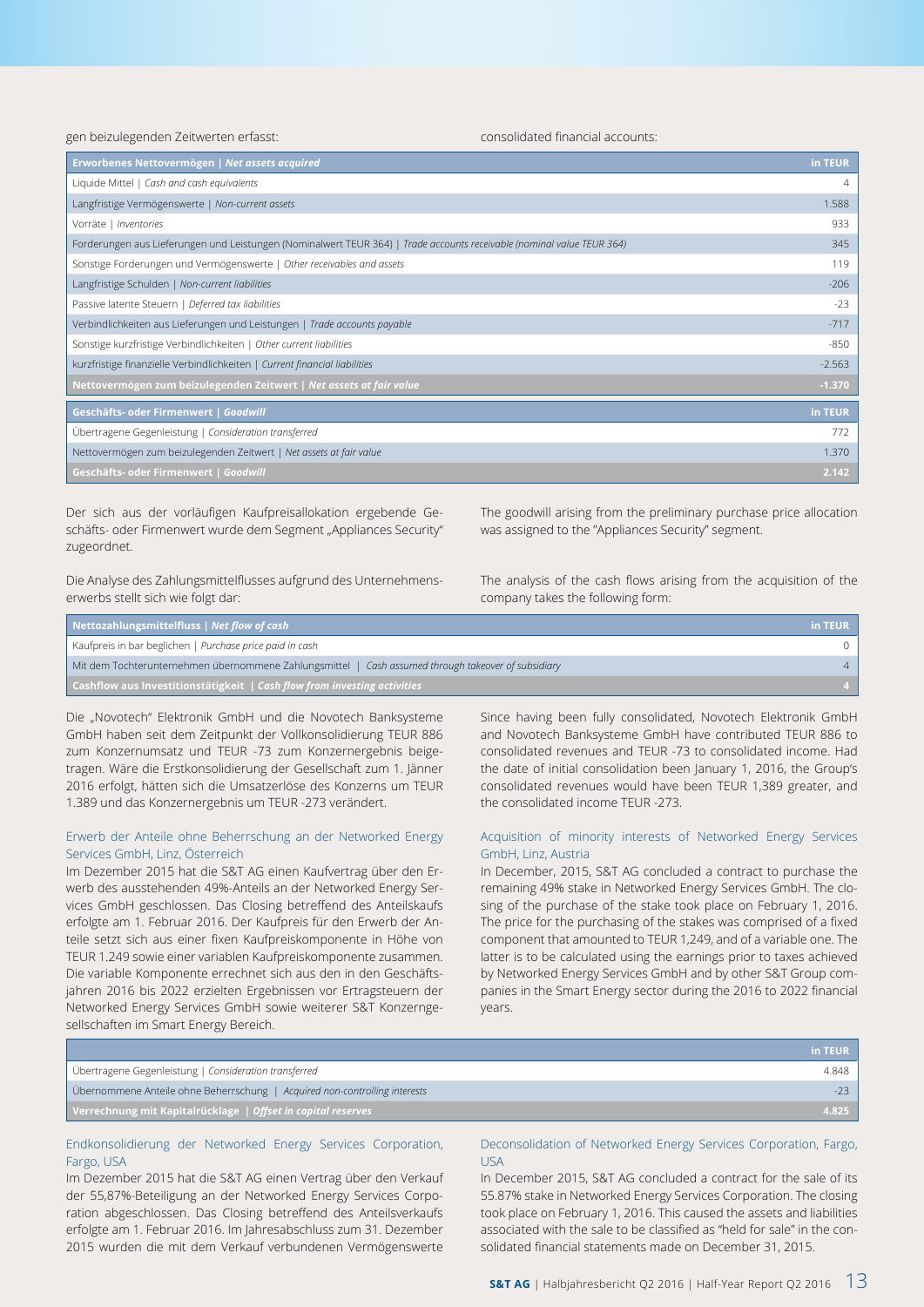# ERLÄUTERUNGEN | NOTES

und Schulden als "Zur Veräußerung gehalten" ausgewiesen und entsprechend bewertet.

Die Endkonsolidierung der Networked Energy Services Corporation erfolgte zum 1. Februar 2016, das Endkonsolidierungsergebnis ist in den übrigen Erträgen ausgewiesen.

Die abgegangenen Vermögenswerte und Schulden sowie das Endkonsolidierungsergebnis stellen sich wie folgt dar:

The deconsolidation of Networked Energy Services Corporation took place as of February 1, 2016. The results of the deconsolidation are contained in the other income item.

The assets and liabilities disposed of through the deconsolidation had the following amounts. Also listed is the result of the deconsolidation:

| Abgegangenes Nettovermögen   Disposed net assets                                                                           | in TEUR  |
|----------------------------------------------------------------------------------------------------------------------------|----------|
| Liquide Mittel   Cash and cash equivalents                                                                                 | $-4.421$ |
| Langfristige Vermögenswerte   Non-current assets                                                                           | $-2.675$ |
| Vorräte   Inventories                                                                                                      | $-1.615$ |
| Forderungen aus Lieferungen und Leistungen (Nominalwert TEUR 9.431)   Trade accounts receivable (nominal value TEUR 9.431) | $-9.355$ |
| Sonstige Forderungen und Vermögenswerte   Other receivables and assets                                                     | $-2.046$ |
| Langfristige Schulden   Non-current liabilities                                                                            | 4.029    |
| Passive latente Steuern   Deferred tax liabilities                                                                         | 323      |
| Verbindlichkeiten aus Lieferungen und Leistungen   Trade accounts payable                                                  | 14.263   |
| Sonstige kurzfristige Verbindlichkeiten   Other current liabilities                                                        | 1.789    |
| Abgegangenes Nettovermögen   Disposed net assets                                                                           | 292      |
| Zum anteiligen Nettovermögen bewertete Anteile ohne beherrschenden Einfluss   Non-controlling interets at fair value       | $-819$   |
| Rückstellung Gewährleistungsansprüche   Provision for warranty claims                                                      | $-698$   |
| Verkaufserlös   Consideration received                                                                                     | 2.288    |
| Endkonsolidierungsergebnis   Result from deconsolidation                                                                   | 1.063    |
|                                                                                                                            | in TEUR  |
| Verkaufserlöse   Proceeds from sale of subsidiaries                                                                        | 2.288    |
| Abgang liquide Mittel   Disposal of cash and cash equivalents                                                              | $-4.421$ |
| Cash flow aus Investitionstätigkeit   Cash flow from investing activities                                                  | $-2.133$ |
|                                                                                                                            |          |

Die erstmals im Quartalsbericht zum 30. September 2015 dargestellte Kaufpreisallokation hinsichtlich des Erwerbs der Roding Embedded GmbH, Deutschland, wurde im zweiten Quartal 2016 finalisiert. Änderungen zur Darstellung im Quartalsbericht zum 30. September 2015, im Jahresabschluss zum 31. Dezember 2015 sowie im Quartalsbericht zum 31. März 2016 ergaben sich wie folgt:

The purchase price allocation depicted for the first time in the report on the period concluding on September 30, 2015 and involving the acquisition of Roding Embedded GmbH, Germany, was finalized in the second quarter of 2016. Alterations in the depictions contained in the report on the quarter ending on September 30, 2015; in the accounts for the financial year ending on December 31, 2015; and in the report on the quarter ending on March 31, 2016 comprised the following:

| Vorläufige Verteilung des Unterschiedsbetrages   Preliminary recognition | in TEUR |
|--------------------------------------------------------------------------|---------|
| Geschäfts- oder Firmenwert   Goodwill                                    | 1.139   |
| Finale Verteilung des Unterschiedsbetrages   Final recognition           | in TEUR |
| Technologie   Technology                                                 | 239     |
| Passive latente Steuern   Deferred tax liabilities                       | $-72$   |
| Geschäfts- oder Firmenwert   Goodwill                                    | 972     |

#### **Eigenkapital**

#### **Equity**

Zum 30. Juni 2016 betrug das Grundkapital der S&T AG TEUR 43.876 (31. Dezember 2015: TEUR 43.836) und ist in 43.876.204 (31. Dezember 2015: 43.836.204) auf Inhaber lautenden Stückaktien ohne Nennbetrag zerlegt. Die Entwicklung stellt sich wie folgt dar:

As of June 30, 2016, the share capital of S&T AG amounted to TEUR 43,876 (December 31, 2015: TEUR 43,836) and is divided into 43,876,204 (December 31, 2015: 43,836,204) non-par value bearer shares. The development is as follows:

|                                                                                | 2016   | 2015   |
|--------------------------------------------------------------------------------|--------|--------|
| Gezeichnetes Kapital zum 1. Jänner   Subscribed capital as of January 1        | 43.836 | 43.271 |
| + Kapitalerhöhung aus bedingtem Kapital   + Increase in capital by conditional |        |        |
| Gezeichnetes Kapital zum 30. Juni   Subscribed capital as of June 30th         | 43.876 | 43.271 |
|                                                                                |        |        |

#### **Gezahlte Dividenden**

Die für das Geschäftsjahr 2015 vorgeschlagene Dividende in Höhe von EUR 0,08 je Aktie wurde in der 17. ordentlichen Hauptversamm-

#### **Dividends paid**

The dividend proposed for financial year 2015 came to EUR 0.08 per share. The payment of such was resolved by the 17th Annual Gene-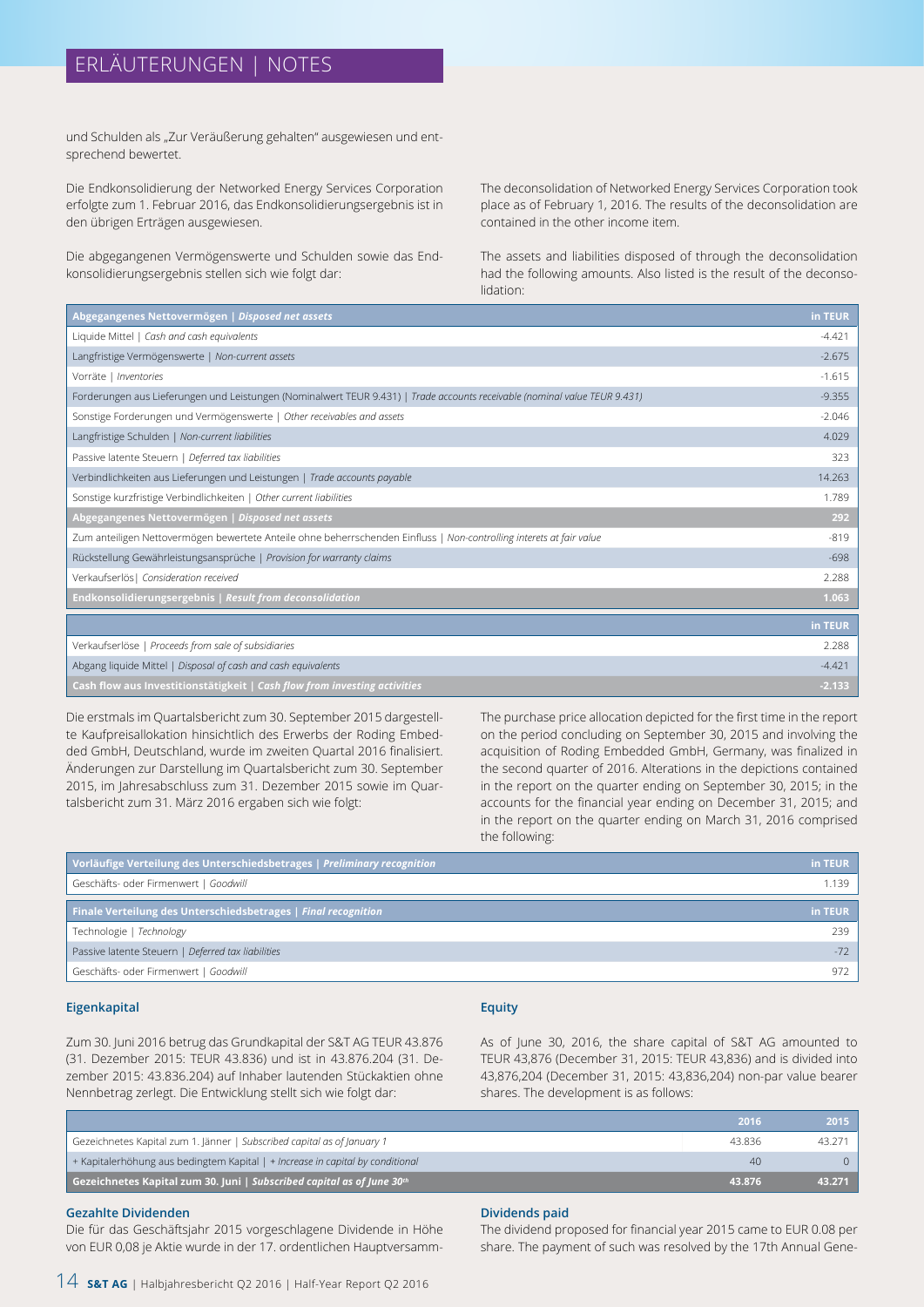lung vom 14. Juni 2016 beschlossen. Die Zahlung der Dividende erfolgte am 21. Juni 2016.

#### **Aktienoptionen**

Die Gesellschaft hat drei Aktienoptionsprogramme für Mitglieder des Vorstands der S&T AG sowie Mitarbeiter der S&T AG und ihrer Konzerngesellschaften beschlossen.

Eine detaillierte Beschreibung des Aktienoptionsprogramms 2014 und des Aktienoptionsprogramms 2015 ist dem Geschäftsbericht 2015 zu entnehmen.

Im März 2016 wurden den Vorstandsmitgliedern der S&T AG und leitenden Mitarbeitern der S&T AG sowie den Führungskräften von ausgewählten Konzerngesellschaften auf Grundlage des Aktienoptionsprogramms 2015 – Tranche 2016 insgesamt 478.000 Aktienoptionen gewährt.

Die Laufzeit des Aktienoptionsprogramms 2015 – Tranche 2016 begann mit dem Ausgabetag und endet nach Ablauf von 45 Monaten. Die Aktienoptionen können nach Ablauf einer Wartezeit ausgeübt werden. Die Wartezeit beginnt mit dem Ausgabetag und endet nach Ablauf von zwölf Monaten. Die im Aktienoptionsprogramm 2015 – Tranche 2016 definierten Ausübungszeiträume betragen jeweils 20 Börsenhandelstage, jeweils beginnend am zweiten Börsenhandelstag nach Veröffentlichung der Quartals-, Halbjahres- oder Jahresberichte sowie nach dem Tag der Jahresbilanzpressekonferenz. Nicht ausgeübte Aktienoptionen verfallen am Ende der Laufzeit. Die Aktienoptionen sind nur zwischen Optionsberechtigten, jedoch nicht an Dritte, übertragbar. Das Aktienoptionsprogramm 2015 – Tranche 2016 sieht das alleinige Recht der Gesellschaft vor, den Bezugsberechtigten Aktien gegen Zahlung des Ausübungspreises zu liefern oder ihren Anspruch bar auszubezahlen.

Der beizulegende Zeitwert der gewährten Aktienoptionen wurde zum Zeitpunkt der Gewährung unter Anwendung des Optionspreismodells nach Black/Scholes ermittelt.

Nachfolgende Tabelle zeigt die wesentlichen Parameter des Aktienoptionsprogramms 2015 – Tranche 2016:

ral Assembly of the company, which was held on June 14, 2016. The payment took place on June 21, 2016.

#### **Stock options**

The Company has resolved the setting up of three stock option programs for members of the executive boards and employees of S&T AG and of its Group companies.

A detailed description of the Stock Options Programs 2014 and 2015 is found in the annual report for the 2015 financial year.

In March, 2016, the members of the executive board and senior managers of S&T AG and of selected Group companies were granted 478,000 stock options on the basis of the Stock Options Program 2015 – Tranche 2016.

The term of the Stock Options Program 2015 – Tranche 2016 began upon the day of issuance and ends upon the expiry of 45 months. The stock options can be exercised upon the expiry of a time of waiting. It begins upon the day of issuance and ends upon the expiry of twelve months. Each of the terms of exercising set in the Stock Options Program 2015 – Tranche 2016 amounts to 20 days. The term commences upon the second exchange trading day subsequent to the publication of the report for the quarter, six months or year. Non-exercised stock options lapse at the end of the term. Stock options are entitled to be transferred solely between those eligible to acquire them. This excludes third parties. The Stock Options Program 2015 – Tranche 2016 provides the company with the sole right of determination of whether the parties entitled to subscribe receive shares in exchange for the payment of the price of exercising, or are offered cash compensation.

The fair value of the stock options granted was determined as of the time of granting using the option price model according to Black/ Scholes.

The following chart shows the essential parameters of the Stock Options Program 2015 – Tranche 2016:

| Anzahl der Aktienoptionen   Number of stock options               | 478,000                                                               |
|-------------------------------------------------------------------|-----------------------------------------------------------------------|
| Ausgabetag   Day of issuance                                      | 7. März 2016   March 7, 2016                                          |
| Laufzeit   Term                                                   | 3,75 Jahre   3,75 years                                               |
| Ausübungspreis je Aktienoption   Strike price per stock           | Börsenschlusskurs am Ausgabetag   Closing rate on the day of issuance |
| Aktienkurs am Ausgabetag   Stock quotation on the day of issuance | <b>EUR 5,74</b>                                                       |
| Dividendenrendite   Dividend yield                                | 1.49%                                                                 |
| Erwartete Volatilität   Expected volatility                       | 29.13%                                                                |
| Zinssatz   Interest rate                                          | 0.30%                                                                 |
| Erwartete Laufzeit der Optionen   Expected term of the options    | 3,20 Jahre   3,20 years                                               |
| Optionswert   Option 's value                                     | 89.22 cent                                                            |

In den ersten sechs Monaten des Geschäftsjahres 2016 wurden 40.000 Optionen betreffend des Aktienoptionsprogramms 2014 ausgeübt.

Der in den Personalkosten erfasste Aufwand für Aktienoptionen beträgt TEUR 333 (Vj.: TEUR 76).

During the first six months of the 2016 financial year, 40,000 options pertaining to the Stock Options Program 2014 were exercised.

The expenditure for stock options was recognized in personnel expenditure. It came to TEUR 333 (PY: TEUR 76).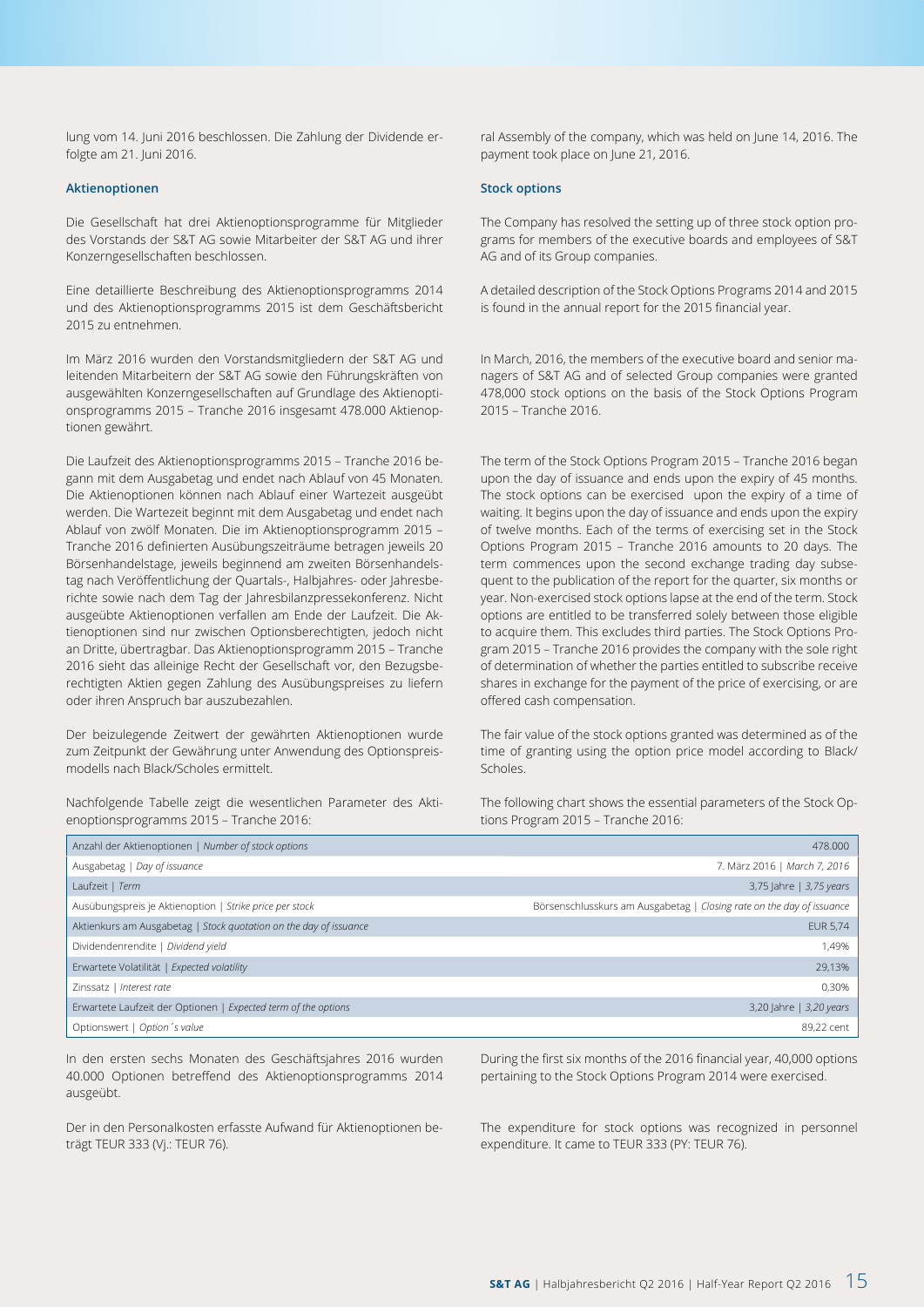# ERLÄUTERUNGEN | NOTES

| Segmentberichterstattung                                                       | <b>Report on segments</b>      |                        |                                      |                                          |                        |
|--------------------------------------------------------------------------------|--------------------------------|------------------------|--------------------------------------|------------------------------------------|------------------------|
| 01-06/2016                                                                     | <b>Services</b><br><b>DACH</b> | <b>Services</b><br>EE. | <b>Appliances</b><br>Security        | <b>Appliances</b><br><b>Smart Energy</b> | Gesamt<br><b>Total</b> |
| Umsatzerlöse   Revenues                                                        | 36.173                         | 101.291                | 39.500                               | 19.423                                   | 196.387                |
| Bruttoergebnis   Gross profit                                                  | 8.129                          | 33.103                 | 21.201                               | 5.991                                    | 68.424                 |
| <b>EBITDA</b>                                                                  | 2.137                          | 3.510                  | 5.368                                | 2.076                                    | 13.091                 |
| Anteil am Ergebnis assoziierter Unternehmen   Result from associated companies | $\mathbf{0}$                   | $\mathbf{0}$           | $\mathbf{0}$                         | $\overline{0}$                           | $\mathbf{0}$           |
| Periodenergebnis   Result for the period                                       | 77                             | 1.608                  | 3.581                                | 1.311                                    | 6.577                  |
| 01-06/2015                                                                     | <b>Services</b><br><b>DACH</b> | <b>Services</b><br>EE. | <b>Appliances</b><br>Security        | <b>Appliances</b><br><b>Smart Energy</b> | Gesamt<br><b>Total</b> |
| Umsatzerlöse   Revenues                                                        | 35.818                         | 97.785                 | 34.255                               | 20.378                                   | 188.236                |
| Bruttoergebnis   Gross profit                                                  | 7.940                          | 32.678                 | 20.095                               | 8.265                                    | 68.978                 |
| <b>EBITDA</b>                                                                  | 1.274                          | 3.571                  | 6.482                                | $-512$                                   | 10.815                 |
| Anteil am Ergebnis assoziierter Unternehmen   Result from associated companies | 952                            | $\mathbf{0}$           | $\mathbf{0}$                         | $-489$                                   | 463                    |
| Periodenergebnis   Result for the period                                       | 384                            | 1.759                  | 5.006                                | $-1.180$                                 | 5.969                  |
|                                                                                |                                |                        |                                      |                                          |                        |
| 04-06/2016                                                                     | <b>Services</b><br><b>DACH</b> | <b>Services</b><br>EE. | <b>Appliances</b><br>Security        | <b>Appliances</b><br><b>Smart Energy</b> | Gesamt<br><b>Total</b> |
| Umsatzerlöse   Revenues                                                        | 17.083                         | 50.349                 | 23.180                               | 9.401                                    | 100.013                |
| Bruttoergebnis   Gross profit                                                  | 3.539                          | 17.452                 | 11.723                               | 2.888                                    | 35.602                 |
| <b>EBITDA</b>                                                                  | 991                            | 2.070                  | 3.011                                | 737                                      | 6.809                  |
| Anteil am Ergebnis assoziierter Unternehmen   Result from associated companies | $\mathbf{0}$                   | $\mathbf{0}$           | $\Omega$                             | $\mathbf{0}$                             | $\Omega$               |
| Periodenergebnis   Result for the period                                       | $-69$                          | 1.027                  | 1.968                                | 425                                      | 3.351                  |
| 04-06/2015                                                                     | <b>Services</b><br><b>DACH</b> | <b>Services</b><br>EE. | <b>Appliances</b><br><b>Security</b> | <b>Appliances</b><br><b>Smart Energy</b> | Gesamt<br><b>Total</b> |
| Umsatzerlöse   Revenues                                                        | 16.044                         | 52.281                 | 16.693                               | 10.382                                   | 95.400                 |
| Bruttoergebnis   Gross profit                                                  | 3.325                          | 17.148                 | 10.137                               | 4.840                                    | 35.450                 |
| <b>EBITDA</b>                                                                  | 178                            | 2.315                  | 2.852                                | $-343$                                   | 5.002                  |
| Anteil am Ergebnis assoziierter Unternehmen   Result from associated companies | 952                            | $\overline{0}$         | $\mathbf{0}$                         | $\overline{0}$                           | 952                    |
| Periodenergebnis   Result for the period                                       | 182                            | 1.316                  | 2.091                                | $-300$                                   | 3.289                  |

Im Segment "Services DACH" werden alle Kosten für die S&T AG (Headquarterkosten) erfasst, die sich nicht funktional auf die übrigen Segmente verteilen lassen. Des Weiteren werden Auswirkungen auf das Konzernergebnis, welche nicht mit der operativen Geschäftstätigkeit der Segmente in unmittelbarem Zusammenhang stehen, im Segment "Services DACH" ausgewiesen.

Der Vorstand hat im ersten Quartal 2016 beschlossen, die Abteilung Softwareentwicklung der RTSoft auf embedded Software zu fokussieren und organisatorisch dem Segment "Appliances Security" zuzuordnen. Die Vorjahreswerte wurden entsprechend angepasst.

#### **Sonstige Informationen**

Am 14. Juni 2016 wurde die 17. ordentliche Hauptversammlung der S&T AG abgehalten, in der unter anderem nachfolgende Beschlüsse gefasst wurden:

- Beschlussfassung über die Ausschüttung einer Dividende in Höhe von EUR 0,08 pro dividendenberechtigter Aktie.
- Beschlussfassung über den Widerruf der bestehenden bedingten Erhöhung des Grundkapitals laut Beschluss der außerordentlichen Hauptversammlung vom 29. September 2008 um EUR 3.000.000 durch Ausgabe von bis zu 3.000.000 auf den Inhaber lautenden neuen Stückaktien.
- Beschlussfassung über den Widerruf der in der 15. ordentlichen Hauptversammlung vom 30. Mai 2014 erteilten Ermächtigung des Vorstands zum Erwerb eigener Aktien im nicht ausgenützten Umfang unter gleichzeitiger Ermächtigung des Vorstands zum Erwerb eigener Aktien sowohl über die Börse als auch außerbörslich im Ausmaß von bis zu 10% des Grundkapitals der Gesellschaft. Gleichzeitig wurde der Vorstand ermächtigt, für die Veräußerung bzw. Verwendung eigener Aktien eine andere Art der Veräußerung als über die Börse oder durch ein öffentliches Angebot unter Ausschluss des Wiederkaufsrechts (umgekehrtes Bezugsrecht) zu beschließen, sowie erforderlichenfalls das Grundkapital der Gesellschaft durch Einziehung dieser eigenen Aktien

The "Services DACH" segment comprises all costs incurred by S&T AG (headquarter costs) that are not to be functionally apportioned to other segments. This segment also is the place of reporting of ramifications upon consolidated income that are not directly related to the operative businesses of the segments.

The Executive Board resolved in the first quarter of 2016 to focus the software development operations of the dedicated department at RTSoft upon embedded software. This department was then assigned to the "Appliances Security" segment. The figures for the previous year were correspondingly adjusted.

#### **Other information**

Held on June 14, 2016 was the 17th Annual General Assembly of S&T AG. The resolutions passed at it included the following:

- Resolution to pay out a dividend amounting to EUR 0.08 per share entitled to a dividend payout.
- Resolution to revoke the extant conditional increase in share capital granted in the resolution passed at the Extraordinary General Assembly held on September 29, 2008, with this increase to comprise EUR 3,000,000, and to be attained through the issuance of up to 3,000,000 non-par bearer's shares.
- Resolution to revoke the authorization granted to the Executive Board at the 15th Annual General Assembly of the company, which was held on May 30, 2014, to acquire proprietary shares, to the extent that this had not already been exploited. This resolution also simultaneously empowered the Executive Board to acquire proprietary shares, and to do so via securities exchanges or outside them. These acquisitions were to have a maximum extent of 10% of the company's share capital. This authorization was accompanied by the Executive Board's empowerment to resolve to undertake a kind of sale for proprietary shares designated for sale or application that did not involve securities exchanges or the making of a public offer. This authorization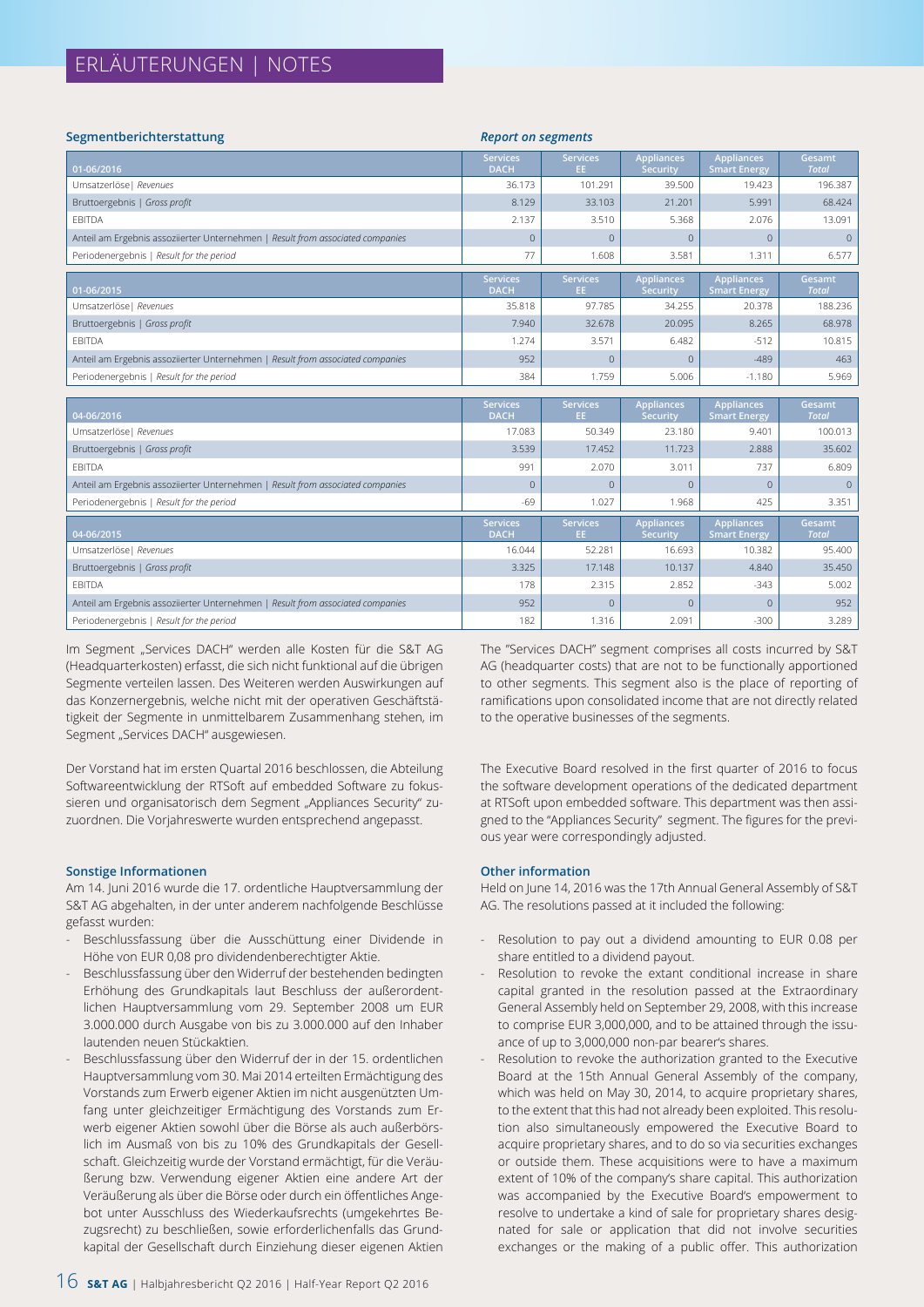ohne weiteren Hauptversammlungsbeschluss herabzusetzen.

encompassed the exclusion of the rights of re-sale (reverse subscription right). Also comprised in this authorization was the reduction of the company's share capital, should such be required, by the withdrawing from circulation of proprietary actions. The latter would not have required the passing of a resolution by an Annual General Assembly.

#### **Ereignisse nach dem Abschlussstichtag**

Im Zeitraum nach dem 30. Juni 2016 bis zu Freigabe des Quartalsberichts gab es keine Ereignisse von wesentlicher Bedeutung für den Konzernabschluss.

#### **Aktienbestand von Organen zum 30. Juni 2016**

#### **Events after the balance sheet date**

In the period commencing after June 30, 2016 and extending until the authorization of report on the second quarter, no events of significance for the consolidated accounts took place.

#### **Shares held by members of the Executive and Supervisory Boards as of June 30, 2016**

| Organ   Board member                                           | <b>Funktion   Function</b>       | Anzahl Aktien   Number of shares |
|----------------------------------------------------------------|----------------------------------|----------------------------------|
| Dr. Erhard F. Grossnigg (via: grosso holding GmbH und related) | Aufsichtsrat   Supervisory Board | 6.221.362                        |
| Bernhard Chwatal                                               | Aufsichtsrat   Supervisory Board | $\Omega$                         |
| Matthias Ehrlich                                               | Aufsichtsrat   Supervisory Board | 16.850                           |
| Hannes Niederhauser                                            | <b>CEO</b>                       | 2.178.465                        |
| Michael Jeske                                                  | COO                              | $\Omega$                         |
| Dr. Peter Sturz                                                | COO                              | 30,000                           |
| Richard Neuwirth                                               | CFO                              | 5.935                            |

#### **Erklärung aller gesetzlichen Vertreter**

Wir bestätigen nach bestem Wissen, dass der im Einklang mit den maßgebenden Rechnungslegungsstandards aufgestellte, verkürzte Konzernzwischenabschluss ein möglichst getreues Bild der Vermögens-, Finanz- und Ertragslage des Konzerns vermittelt und das der Halbjahreslagebericht des Konzerns ein möglichst getreues Bild der Vermögens-, Finanz- und Ertragslage des Konzerns bezüglich der wichtigen Ereignisse während der ersten sechs Monate des Geschäftsjahres und ihrer Auswirkungen auf den verkürzten Konzernzwischenabschluss, bezüglich der wesentlichen Risiken und Ungewissheiten in den restlichen sechs Monaten des Geschäftsjahres und bezüglich der offen zu legenden wesentlichen Geschäfte mit nahe stehenden Unternehmen und Personen vermittelt.

Linz, am 3. August 2016

Dipl Ing. Hannes Niederhauser MMag. Richard Neuwirth Michael Jeske Dr. Peter Sturz

#### **Declaration of legal representatives**

As per our best knowledge available, we confirm that this abridged report on the consolidated accounts for the quarter was compiled in accordance with the relevant standards of financial reporting; that this report gives a depiction of the company's assets, finances and income that evinces the greatest possible accuracy; that the report on the Group's activities during the first six months of the 2016 provides both a depiction of the Group's assets, finances and earnings during this period evincing the greatest possible accuracy and, as well, an indication of how these impact upon the abridged consolidated financial accounts; that they detail the significant and substantial risks and uncertainties that could arise during the final six months of the financial year; and that they report on transactions with affiliated companies and persons that require disclosure.

Linz, August 3, 2016

Dipl Ing. Hannes Niederhauser MMag. Richard Neuwirth Michael Jeske Dr. Peter Sturz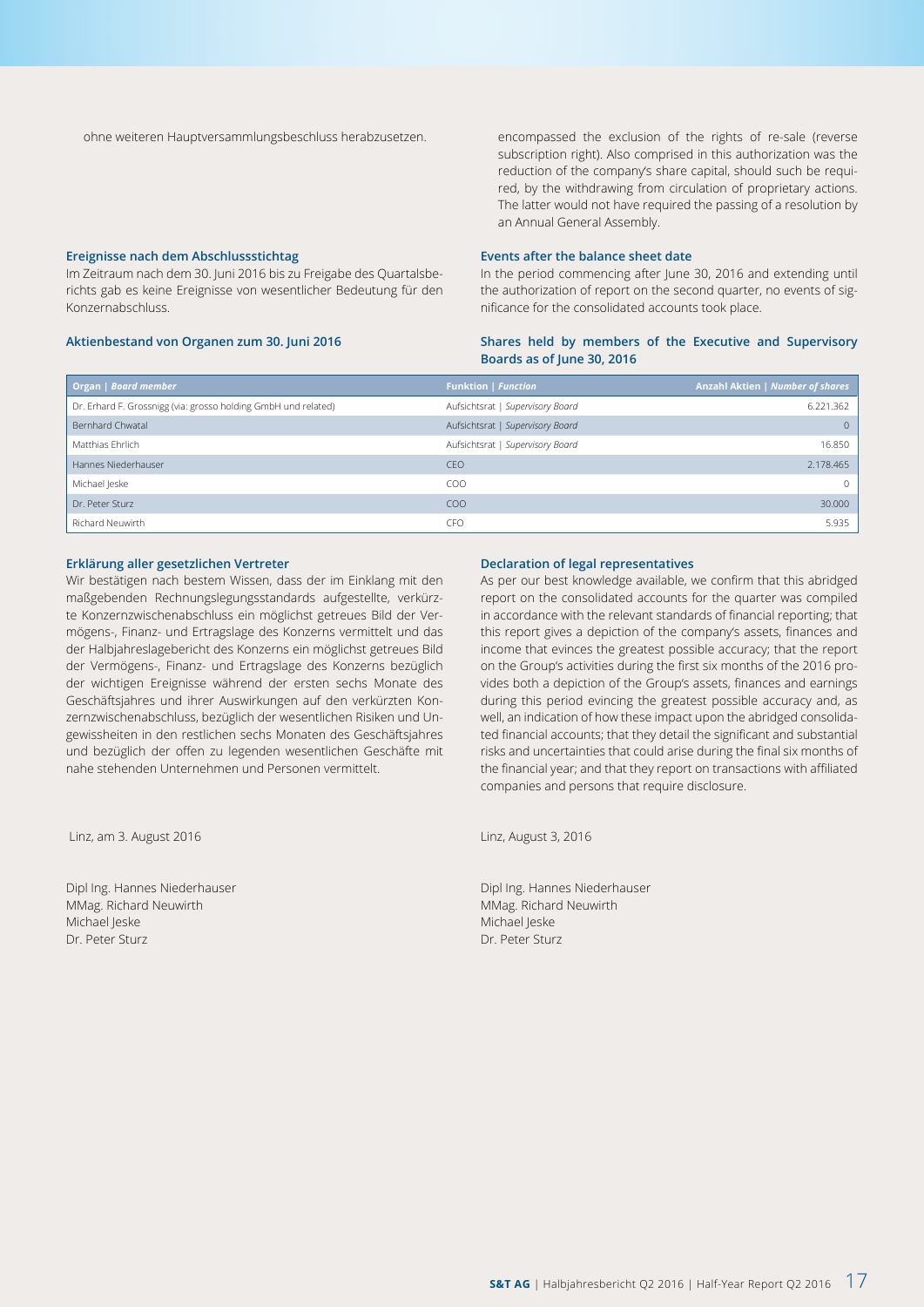# DIE S&T AKTIE | THE S&T STOCK

Die ersten Wochen des Jahres 2016 begannen für die Börsen weltweit zunächst turbulent mit deutlichen Abschlägen gegenüber der positiven Entwicklung im Jahr 2015. Während in diesem Zeitraum ein Großteil der 2015 erzielten Gewinne abgegeben wurde, trat gegen Ende des ersten Quartals eine Erholung ein, die sich im zweiten Quartal auf diesem Niveau relativ stabil hielt. Erst die Entscheidung zum "Brexit" Ende Juni führte wieder zu Unsicherheiten auf den Kapitalmärkten und setzte vor allem Bankenwerte unter Druck. Die fehlende Klarheit, nicht nur hinsichtlich des Zeitpunkts des Austrittes von Großbritannien und dessen unmittelbarer Auswirkungen, sondern auch wegen möglicher ähnlicher Entscheidungen in weiteren EU-Ländern, schlugen sich unmittelbar auf die Kursentwicklungen nieder. Insgesamt musste beispielsweise der TecDAX doch deutliche Verluste gegenüber dem Jahresende 2015 verzeichnen. Die Aktie der S&T AG widersetzte sich dieser Entwicklung deutlich und konnte die positive Entwicklung weiter fortsetzen. Gegen Ende Juli erholte sich der TecDAX, die S&T-Aktie führte ihre überdurchschnittliche Entwicklung fort.

2015 was a good year for the world's stock exchanges. The first few weeks of 2016 saw, however, drops on these exchanges. These caused the relinquishing of most of the profits achieved during 2015. A recovery took place at the end of the first quarter. It maintained itself relatively strongly during the second quarter. This was countervailed by the UK's vote at the end of June to secede from the EU – the Brexit. The ensuing uncertainties on capital markets primarily affected bank stocks. The lack of clarity as to the time of the UK's secession, as to its immediate ramifications, and as to possible emulations by other EU member countries directly impacted upon stock quotes. To provide an example, the tech stocks comprised in Germany's TecDAX index had quotes substantially lower than those of the end of 2015. S&T's stock strongly countervailed this trend by setting forth its upward progression. Towards the end of July, the TecDAX recovered. S&T's stock proceeded upon its above-average rise.

|        | 30.12.2015 | 30.06.2016 | Veränderung in %   change in % |
|--------|------------|------------|--------------------------------|
| TecDAX | .831       | .601       | 12,6 %                         |
| S&T AG | 5,95       | 7,28       | $+22,4%$                       |

Seit Aufnahme der S&T-Aktie in das Börsensegment "Prime Standard" der Frankfurter Börse im Juni 2010 konnte die Aktie aufgrund der kontinuierlich positiven Entwicklung der Gesellschaft mehr und mehr in den Fokus internationaler institutioneller Anleger gerückt werden. Neben Investoren aus der DACH-Region sind inzwischen vermehrt Investoren aus Frankreich und England, aber auch aus den USA auf die Aktie aufmerksam geworden und halten diese in ihrem Portfolio. Die S&T AG ist mittlerweile eine feste Größe unter den Top-Technologieunternehmen an der Frankfurter Börse und liegt im Ranking der zur Aufnahme in den TecDAX in Frage kommenden Unternehmen bereits unter den größten 30 gelisteten Unternehmen.

Im laufenden Geschäftsjahr sind zur weiteren Erhöhung der Bekanntheit der S&T AG, nach den bereits erfolgten Roadshows in Frankfurt, Wien, Paris, Luxemburg und London sowie der Teilnahme an der Berenberg Investorenkonferenz in Portugal wiederum die Teilnahme am Eigenkapitalforum in Frankfurt und die Durchführung weiterer Roadshows geplant. Die Aufnahme in den TecDAX der Frankfurter Börse bleibt festes Ziel – bereits für 2016.

Aufgrund der wirtschaftlichen Verhältnisse und des Geschäftsganges wird weiteres Kurswachstum erwartet. Die Analysten gehen dabei von folgenden Kurszielen aus:

Ever since being admitted in June 2010 for listing on the Prime Standard segment, S&T's stock has received more and more attention from international institutional investors. This is thanks to S&T's ongoing business rise. Investors based in Germany, Austria and Switzerland are increasing being joined by those from France, the UK and the USA in incorporating the S&T stock in their portfolios. S&T has established itself as one of the top high-techs at the Frankfurter Stock Exchange. It is highly ranked among companies slated for admission to the TecDAX, which is comprised of 30 techs.

This interest and these rankings have stemmed from the roadshows staged by S&T in Frankfurt, Vienna, Paris, Luxembourg and London. The company has, further, taken part in the Berenberg conference of investors, which was held in Portugal, and in the Equity Capital Forum in Frankfurt. To further enhance the recognition accorded to S&T, planned for the current financial year is the holding of other roadshows. The company's goal is its stock's incorporation in the TecDAX of the Frankfurt Stock Exchange – in 2016!

The economic situation and S&T's development of business have given rise to forecasts of further rises in the company's stock quote. Analysts have set the following targets for the quotes:

| Hauck Aufhäuser  | <b>EUR 8,50</b> |  |
|------------------|-----------------|--|
| Kepler Chevreux  | EUR 8,40        |  |
| Warburg Research | <b>EUR 8,00</b> |  |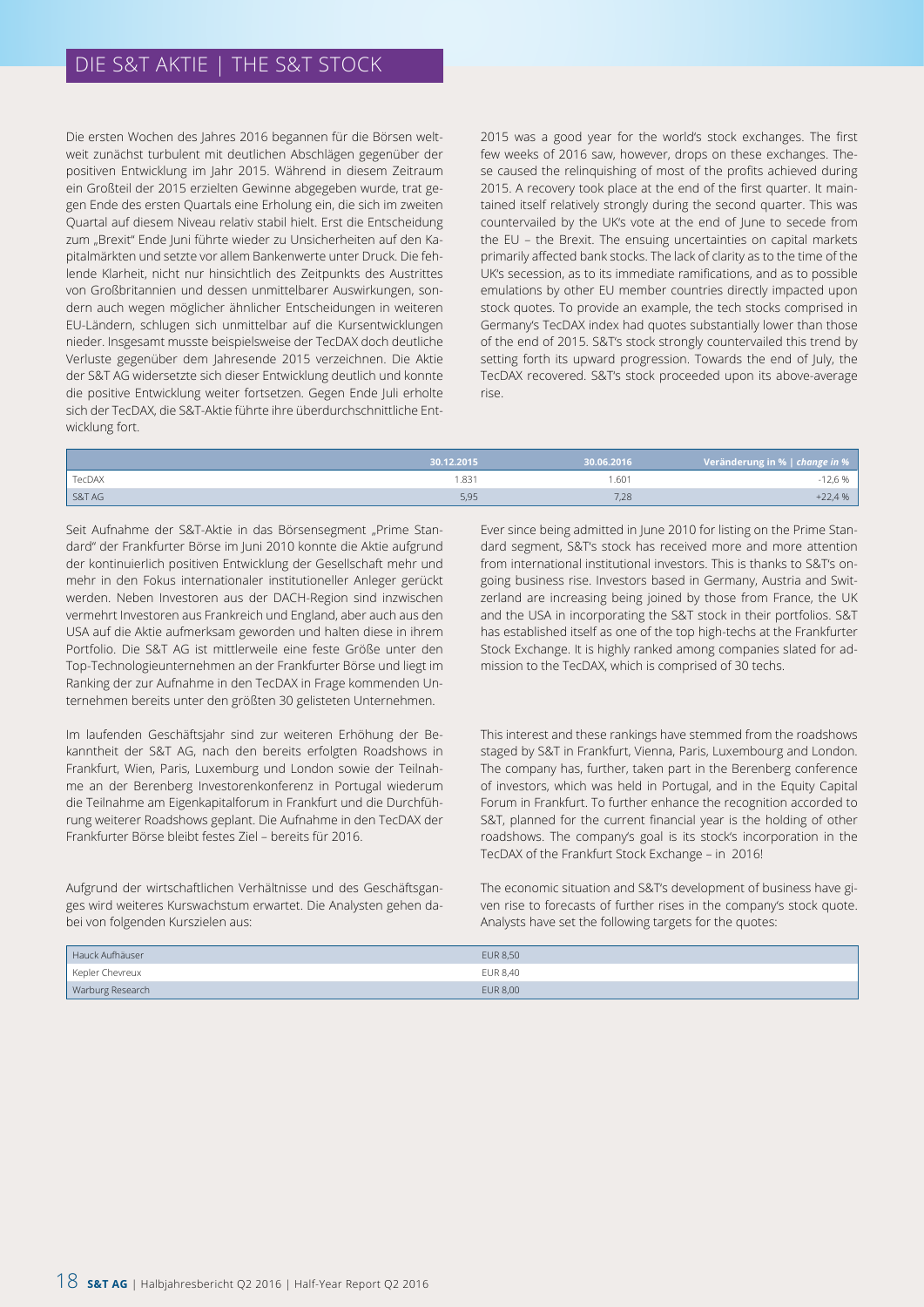Die wesentlichen Eckdaten zur Aktie stellten sich für das erste Halbjahr 2016 wie folgt dar:

The key figures on S&T's stock during the first six months of 2016 were:

| Börse   Exchange                                                                         | Frankfurter Börse   Frankfurt Stock Exchange                                                                                   |
|------------------------------------------------------------------------------------------|--------------------------------------------------------------------------------------------------------------------------------|
| Börsensegment   Exchange segment                                                         | Prime Standard   Prime Standard                                                                                                |
| Wertpapierkennnummer   Securities ID number                                              | A0X9EI                                                                                                                         |
| Börsenkürzel   Exchange abbreviation                                                     | SANT                                                                                                                           |
| ISIN   ISIN                                                                              | AT000A0E9W5                                                                                                                    |
| Aktienanzahl 30.06.2016   Number of shares 30.06.2016                                    | 43.876.204                                                                                                                     |
| Kursspanne 01.01.-30.06.2016   Stock quote: range 01.01.-30.06.2016                      | EUR 4,84 - 7,34                                                                                                                |
| Schlusskurs 30.06.2016   Closing quote 30.06.2016                                        | <b>EUR 7,28</b>                                                                                                                |
| durchschnittliches Handelsvolumen pro Tag   Average daily trading volume                 | 84.225 Aktien   84,225 shares                                                                                                  |
| Marktkapitalisierung 30.06.2016   Market capitalization 30.06.2016                       | EUR 319 Millionen   EUR 319 million                                                                                            |
| Marktkapitalisierung Free Float 30.06.2016   Market capitalization Free Float 30.06.2016 | EUR 274 Millionen   EUR 274 million                                                                                            |
| Streubesitz   Free float                                                                 | 85,8%                                                                                                                          |
| Designated Sponsor   Designated Sponsor                                                  | Kepler Cheuvreux<br>Oddo Seydler Bank AG<br>equinet Bank Aktiengesellschaft                                                    |
| Coverage                                                                                 | Hauck & Aufhäuser - Tim Wunderlich<br>Kepler Cheuvreux - Baptiste de Leudeville/Bernd Laux<br>Warburg Research - Felix Ellmann |